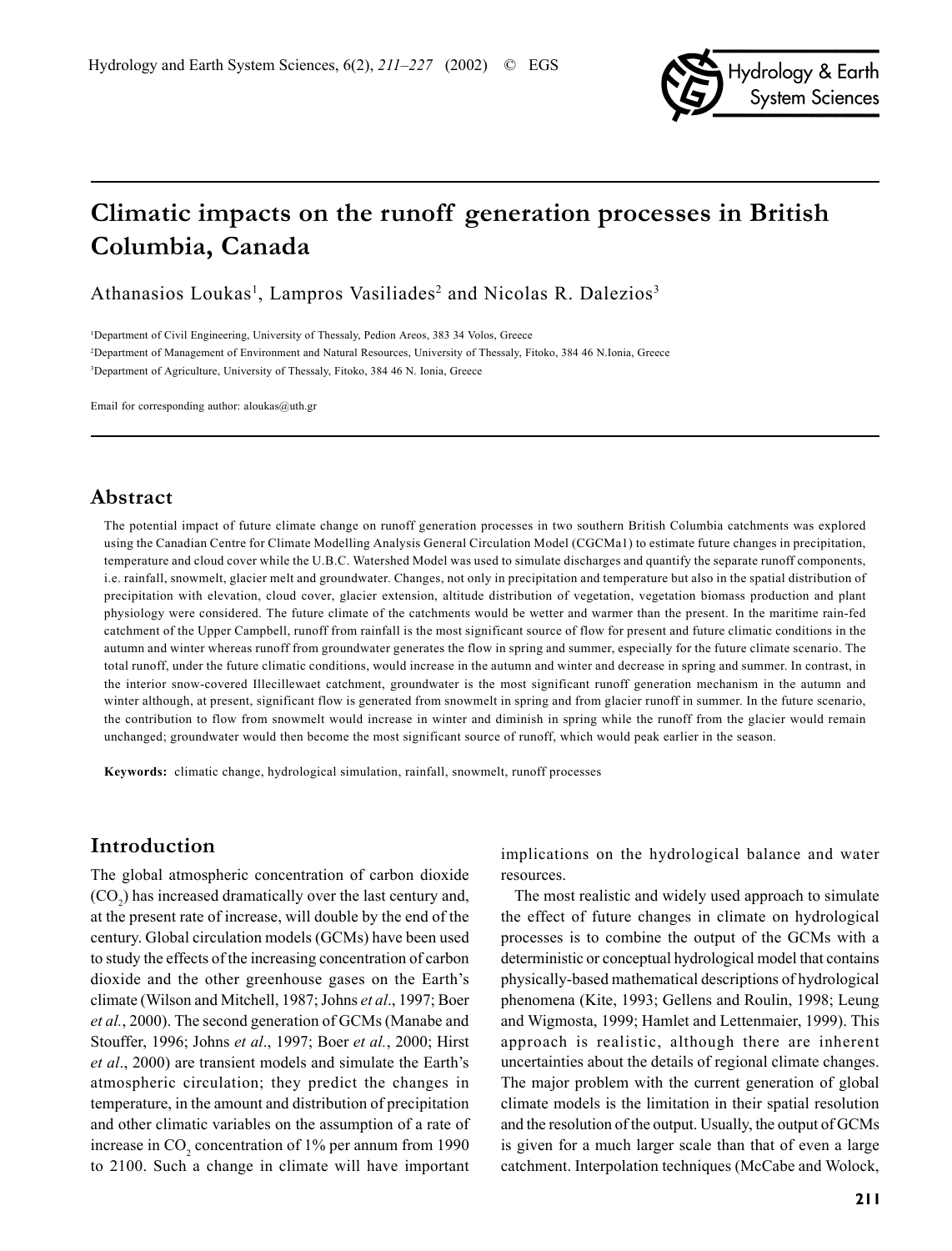1999), statistical downscaling (Brandsma and Buishand, 1997; Wilby *et al*., 1999) and downscaling through coupling of GCM output and regional meteorological models (Leung and Wigmosta, 1999; Miller *et al*., 1999) are all methods that have been used to overcome the limitation of the spatial resolution of the GCMs (IPCC, 1999).

However, other uncertainties in the results of such coupled simulations may be due to errors in the GCM simulation and/or the hydrological simulation. The main sources of GCM uncertainty (IPCC, 1999) are: (a) uncertainty in the future greenhouse gas concentration and aerosol emissions, (b) uncertainty in global climate sensitivity assessed by different GCMs because of the way the physical processes and feedback mechanisms are simulated within the various GCMs, and (c) uncertainty in regional climate changes due to differences in the results of different GCMs for the same mean global warming. The uncertainty of the hydrological simulations results from: (d) the representation of the physical processes (model or parameter error), and (e) the data used to drive the hydrological model (data error) (Kaleris *et al*., 2001). Since this study examines the relative sensitivity of the runoff processes to the possible future climate change, it is assumed that the output of the GCM is reliable and the above uncertainties are not tested. On the other hand, the overall validity of the hydrological simulations is tested against historical flow data.

In Canada, most studies of the effects of climate change on catchment hydrology have concentrated on those where snowmelt is the major proportion of the streamflow, mainly because climate has a strong influence on snowpack, its melting rate and melting period. However, it is also important to analyse and compare the effects of climate change on rain-fed and snowmelt catchments. A few studies (Kite, 1993; Loukas and Quick, 1996, 1999) have considered the effects of climate change on vegetation distribution and transpiration as well as on changes in temperature and precipitation. Most studies assume that the basin itself remains unchanged and ignore changes in vegetation pattern and physiology as well as changes in meteorological variables, other than precipitation and temperature, that may result from climate change. For example, climate change will affect not only the precipitation and temperature but also the distribution of glaciers; soil processes such as drainage capacity and soil quality; land surface processes such as erosion; characteristics, type and coverage of vegetation. Furthermore, some meteorological variables may be affected by feedback mechanisms. For example, climate change would change not only the relative proportion of rain and snow but also the spatial distribution of precipitation and cloud cover.

This study investigates the possible impacts of climate

change on the runoff processes of two mountainous catchments located in different climatic regions of British Columbia, Canada, by considering the meteorological and vegetative factors that are likely to be affected by the climate change scenario. The latest version of the U.B.C. Watershed Model (Version 4) (Quick, 1995), used here to estimate the runoff from the catchments, can account for changes in the vegetation cover and physiology, elevation, aspect, cloud cover and other meteorological factors. The objectives of this study are:

- 1. to incorporate the most important meteorological and geophysical variables that, under an altered climate scenario, are likely to change and influence the runoff (i.e. precipitation, temperature, spatial distribution of precipitation with elevation, cloud cover, glacier extension, altitude distribution of vegetation, vegetation biomass production and plant physiology);
- 2. to determine the runoff generation processes in two basins located in two climatically different areas of British Columbia under present and future climate conditions;
- 3. to evaluate and compare the importance of the runoff generation processes for present and future climatic conditions.

### **Study areas and data base**

The U.B.C. Watershed Model has been applied to two contrasting catchments in British Columbia, the Upper Campbell and the Illecillewaet. The Upper Campbell, a rugged 1194 km<sup>2</sup> basin to the east of the Vancouver Island Mountains, peaks at 2200 m with a mean basin elevation of 950 m and drains to the north and east into the Strait of Georgia (Fig. 1). The lower elevations of the catchment are dammed by a reservoir, 50 km long and 5 km wide, which controls the Upper Campbell and Buttle Lakes.

The climate is maritime with mild wet winters and warm dry summers. Most precipitation is generated by cyclonic frontal systems that develop over the North Pacific Ocean and travel eastwards. The mean annual precipitation is about 2000 mm, of which about 60% is rain. The wettest period, receiving 75% of the total annual precipitation, is between November and March. Significant snowpacks accumulate, especially at upper elevations; some melt occurs even during the accumulation period from October to April and from May onwards until the disappearance of snow at the higher elevations, usually by mid-August, melt occurs rapidly.

Although measurements were made at two meteorological stations in the catchment at 370 m and 1470m, daily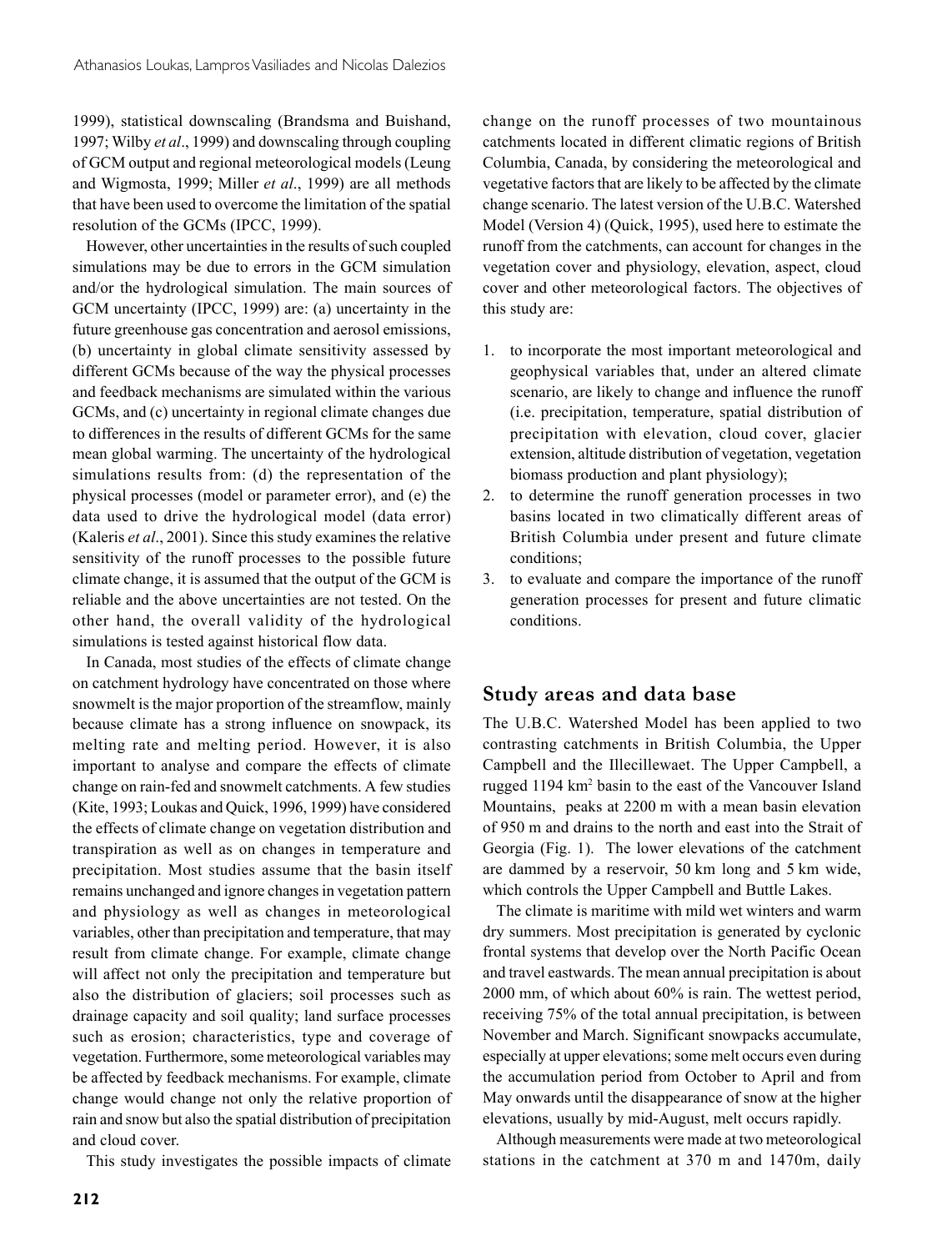

Fig. 1. *Location of the Upper Campbell and Illecillewaet catchments and the monitoring stations within the catchments.*

precipitation readings from only the lower station were used because data from the upper station were unreliable during intense snowstorms mainly due to ice-capping of the gauge. Daily maximum and minimum temperatures from both meteorological stations were used. Streamflow was measured at the exit from the catchment. At three snowcourse sites, Lower Wolf Creek, Middle Wolf Creek, and Upper Wolf Creek at elevations of 640 m, 1070 m, and 1490 m, the snowpack accumulation observed was compared with that simulated. Figure 1 shows the locations of the streamflow gauge, the snow courses and the meteorological stations.

The second catchment is the Illecillewaet, 1150 km<sup>2</sup> in extent at altitudes from 1000 to 2250 m, located on the western slopes of the Selkirk Mountains in southeastern British Columbia. The Illecillewaet River is a tributary of the Columbia River and contributes to the Arrow Lakes reservoir (Fig. 1). The climate of the area is continental with cold winters and warm summers with frequent hot days. The basin is 500 km inland from the Coast Mountains and its climate is influenced primarily by the maritime Pacific Ocean air masses and by weather systems moving eastwards. The long-term average precipitation ranges from 950 mm at Revelstoke at 443 m, close to the mouth of the catchment, to 2160 mm at Glacier Mount Fidelity station at 1875 m.

The water equivalent of the average annual snowfall at these stations is 445 mm and 1518 mm, respectively. In winter, substantial snowpacks develop at all elevations in the basin. The snowpack in the valley bottom at Revelstoke is usually depleted by the end of April but permanent snowfields and a 76 km2 glacier exist at the highest elevation**s.**

In this basin, daily precipitation and temperature measurements were available at meteorological stations at Revelstoke (443 m), Glacier Rogers Pass (1323 m) and Glacier Mount Fidelity (1875 m). Snowcourse observations at Glacier (1250 m), Glacier Mount Fidelity (1875 m) and Mount Abbott (1980 m) were compared with the simulated snowpack. Streamflow observations at the mouth of the catchment are compared to the simulated runoff from the catchment. Figure 1 shows the location of these stations.

### **Climate inputs**

Simulated climatic data for present and future scenarios were obtained from the second-generation Canadian Centre for Climate Modeling and Analysis GCM (CGCMa1) (Boer *et al.*, 2000). The CGCMa1 is a spectral model with ten atmospheric levels and a resolution equivalent to 3.75° of latitude by 3.75° of longitude. The ocean component is based on the Geophysical Fluid Dynamics Laboratory MOM1.1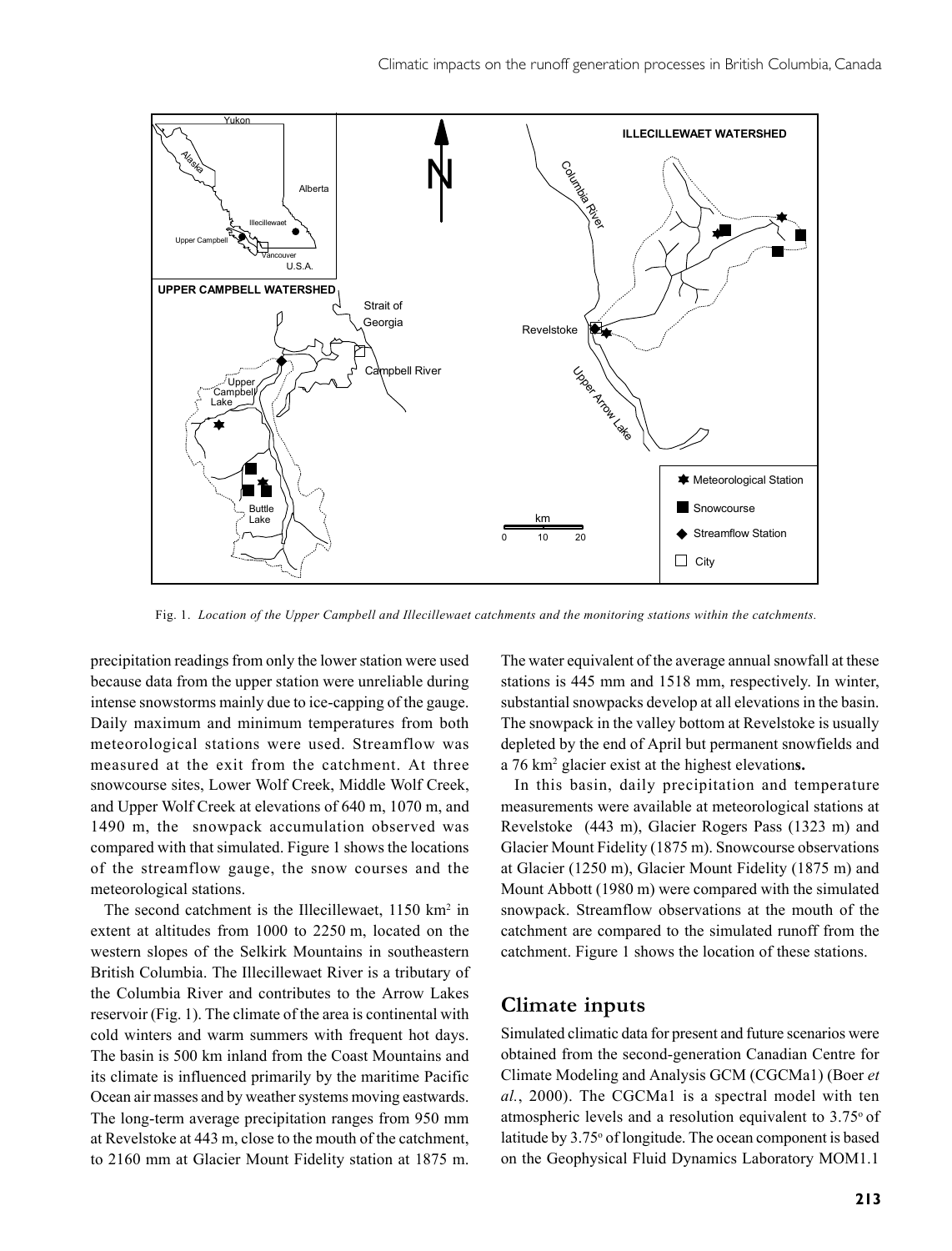model with a resolution of roughly  $1.8^{\circ}$  of latitude by  $1.8^{\circ}$ of longitude and 29 vertical levels.

The CGCMa1 simulations used in this study are transient. Each simulation includes observed increases in atmospheric concentration of  $CO_2$  from 1900 to 1989 and subsequent increases in atmospheric concentration of  $CO<sub>2</sub>$  of 1% per year to the end of this century. Compared to the decade of the 1980s, this implies a doubling of  $CO_2$  near the year 2050 and a tripling of  $CO<sub>2</sub>$  near the year 2100. The CGCMa1 simulations also include the direct effects of sulphate aerosols.

For the year 2100, the output from this model shows a globally averaged surface temperature increase of 2.7°C and a 4% increase in precipitation. These values are consistent with the predictions of other second generation transient GCMs (IPCC, 1999).

Using the model, monthly values of climatological variables such as precipitation, minimum and maximum temperature and cloud cover were estimated for the period 1970 to 1990 (present climate) and for 2080–2100 (future climate) at a number of grid points near the study basins. Although the output of GCMs is considered to be a realistic representation of the response of the atmosphere to the increase in concentration of greenhouse gases, there are still many uncertainties in climatic simulations from GCMs. This is particularly true for mountainous regions such as British Columbia where the GCM uses an over-smoothed terrain rather than detailed topographical features. Hence, to develop regional GCM-based scenarios at the sub-grid scale, a procedure known as "downscaling" has been adopted (IPCC, 1999); it includes interpolation techniques (McCabe and Wolock, 1999), statistical downscaling (Brandsma and Buishand, 1997; Wilby *et al*., 1999), spatial disaggregation (Mehrotra and Singh, 1998) and downscaling through coupling of GCM output and regional meteorological models (Leung and Wigmosta, 1999; Miller *et al*., 1999).

However, statistical downscaling of GCM predictions and downscaling of GCM simulations through regional meteorological modelling driven by the GCM boundary conditions in the Pacific Northwest (Hamlet and Lettenmaier, 1999) showed that these methods cannot reproduce the decadal and interannual climatic variability and, consequently, the observed streamflow. Also, the GCM simulations are not, in general, synchronised with observed historic events. Hence, in the present study, only the spatially averaged changes of the CGCMa1-estimated monthly values of precipitation, minimum and maximum temperature for the present climate (1970–1990) and the predicted future climate (2080–2100) were used in the comparison. Then, the historically recorded daily station measurements for the period 1970–1990 were adjusted by these monthly changes to produce climatic estimates for the period 2080–2100. This procedure is often called the "delta" method of downscaling of GCM simulations, because it superimposes the predicted changes on the historical records. This relatively simple downscaling approach alters the long-term mean of the climatic data for each month, while preserving most aspects of the observed variability (Hamlet and Lettenmaier, 1999). Hay *et al.,* 2000 compared downscaled GCM output using the "delta" method with a statistical downscaling technique in three mountainous catchments in the USA and showed that the simple "delta" method gives reasonable results.

Table 1 summarises the average monthly change in mean temperature, precipitation and cloud cover for the two basins studied. For Upper Campbell, the GCM predicts a temperature increase for every month, which varies little from month to month, and averages  $3.5^{\circ}$ C over the year. The mean annual precipitation increases by about 13.2%; the largest increase is in August (50.9%) and the largest decrease in May (–31.3%). The mean annual cloud cover increases by 7.7%, with the largest increase in August (13%) and the largest decrease in June (–16.7%).

| Element                          | Jan | Feb |               | Mar Apr  | May Jun               |                    | Jul  | Aug      | Sep  | Oct            |     | Nov Dec Ann. |      |
|----------------------------------|-----|-----|---------------|----------|-----------------------|--------------------|------|----------|------|----------------|-----|--------------|------|
| (a) UPPER CAMPBELL WATERSHED     |     |     |               |          |                       |                    |      |          |      |                |     |              |      |
| Temperature Change $(^{\circ}C)$ | 35  | 36  | 35            | 3.6      | 39                    | 3.9                | 3.5  | 31       | 38   | 3.6            | 33  | 32           | -35  |
| Precipitation Change (%)         | 9.3 | 399 | 70            |          | $-19.3 -31.3 -8.9$    |                    | 72   | 50.9     | 27.8 | 5.9            | 279 | 319          | 13.2 |
| Cloud Cover Change $(\% )$       | 55  | 55  | 14            | $\Omega$ |                       | $-14.1 - 16.7$ 8.7 |      | 13.0     |      | $107 - 27$ 2.5 |     |              | 77   |
| (b) ILLECILLEWAET WATERSHED      |     |     |               |          |                       |                    |      |          |      |                |     |              |      |
| Temperature Change $(^{\circ}C)$ | 4.1 | 48  | 53            | 50       | 4.9                   | 4.6                | 3.8  | 2.6      | 39   | 39             | 37  | 3 O          | 4.1  |
| Precipitation Change (%)         | 8.5 | 134 | 80            |          | $-42$ $-130$ $-15234$ |                    |      | 16.8     | 35.2 | 33 2           | 378 | 20 O         | 134  |
| Cloud Cover Change $(\% )$       | 29  | 42  | $-3.0$ $-1.5$ |          | -15                   | $\Omega$           | 10.6 | $\Omega$ | 82   | $-2.9$         |     | $\Omega$     | 15   |

*Table 1*. The effect of climate change on mean temperature, precipitation and cloud cover from the output of CGCMa1 for the two study catchments (present climate 1970-1990, future climate 2080-2100)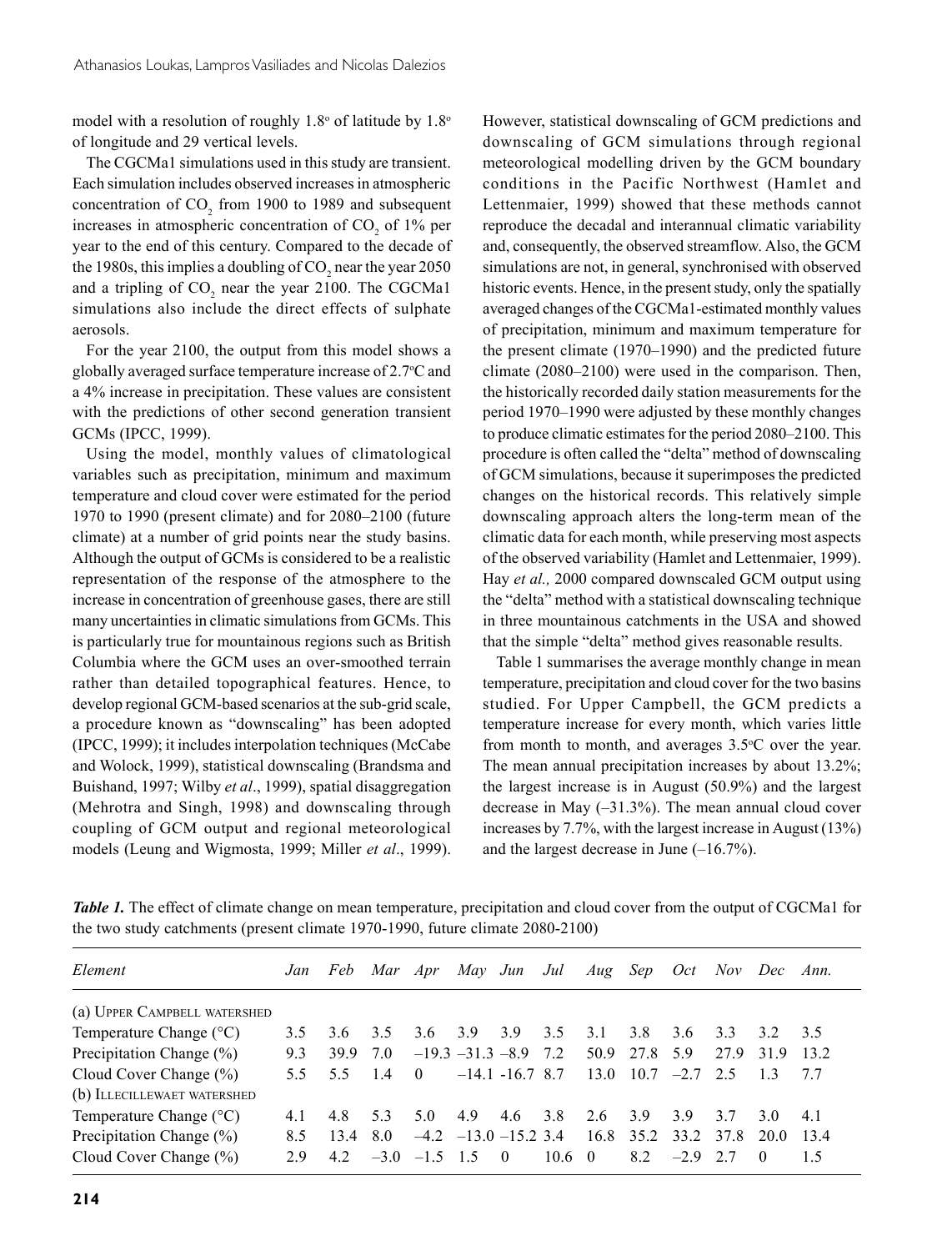The results for the Illecillewaet show similar changes (Table 1). The annual average temperature increases by  $4.1\degree$ C with larger increases during the winter and spring months. The average annual precipitation increases by 13.4% with November exhibiting the largest increase  $(37.8\%)$  and June the largest decrease  $(-15.2\%)$ . The mean annual increase in cloud cover is small (1.5%) but it varies monthly from 10.6% in July to  $-3\%$  in March.

# **Hydrological model — modelling approach**

The U.B.C. Watershed Model (Quick and Pipes, 1976) with subsequent updates has been used to simulate the effect of climate change on the runoff of the two catchments. This model has been shown to be applicable to diverse climatic regions, ranging from coastal to inland mountain regions of British Columbia including the Rocky Mountains and the subarctic region of Canada (Assaf and Quick, 1991a; Hudson and Quick, 1997; Micovic and Quick, 1999; Druce, 2001). The model has also been successful in the Himalayas and Karakoram ranges in India and Pakistan, the Southern Alps in New Zealand and the Snowy Mountains in Australia (Khan, 1995; Singh and Kumar, 1997).

From input data of precipitation and maximum and minimum air temperatures, the U.B.C. calculates daily or hourly streamflow. Originally designed to simulate streamflow from mountainous catchments, where runoff from snowpack and glacier melt may be important, the model conceptualises the catchments as a number of altitude bands, since meteorological and hydrological processes are functions of elevation in upland catchments; indeed, orographic gradients of precipitation and temperature are major determinants of hydrological behaviour in mountainous catchments. These gradients are assumed to behave similarly for each storm event so that, based on temperature, the model estimates whether precipitation falls as rain or snow and estimates snowpack accumulation as a function of elevation. A simplified energy budget approach, based only on data of maximum and minimum temperature is used to estimate snowmelt (Quick, 1995). Furthermore, the geophysical characteristics of each elevation band in a catchment, such as impermeable area, forested areas, vegetation density, open areas, aspect and glaciated areas can be estimated from maps or remotely sensed data, on the assumption of homogeneity of the characteristics within each elevation band.

For each band, the runoff from rainfall, snowmelt and glacier melt is distributed into four runoff components by a soil moisture control mechanism which represents the nonlinear behaviour of the catchment. This mechanism

apportions the water from rainfall, snowmelt and glacier melt into fast or surface runoff, medium or interflow runoff, slow or upper zone groundwater runoff and the very slow or deep zone groundwater runoff. For each elevation band, the water that reaches the soil surface, after interception and sublimation, is divided into fast surface runoff and infiltrated water. The water infiltrated satisfies the soil moisture deficit and the evapotranspiration and then passes to groundwater or runs off as interflow. The groundwater is further divided into upper and lower groundwater zones. When the soil moisture accounting sub-routine has been applied to all the elevation bands, each runoff component is routed to the catchment outlet by the flow routing subroutine.

The flow routing uses the linear reservoir cascade technique, which simplifies, significantly, the model structure, conserves the water mass, and provides a simple and accurate water budget balance. The flow routing variables are: the snowmelt and rainfall fast runoff time constants, the snowmelt and rainfall interflow time constants, the glacier time constant, the upper groundwater time constant and the deep zone groundwater time constant. The summation of the runoff from all bands and for all runoff components gives the catchment runoff for the time step. Apart from the total runoff, the U.B.C. model provides information on snow-covered area, snowpack water equivalent, potential and actual evapotranspiration, soil moisture, interception losses, groundwater storage, surface and subsurface runoff for each elevation band separately and for the whole catchment.

In the present study, the Canadian Centre for Climate Modeling Analysis GCM (CGCMa1) has estimated the changes in precipitation, temperature, and cloud cover. The changes in tree cover, density and physiology as well as the changes in the areal extension of glacierised areas have been estimated using contemporary methods. The key features of the model are its capability to incorporate changes in tree cover and density and cloud cover in calculating the resulting change in radiation energy exchange. The following can be computed:

- 1. Changes in the form of precipitation from snow to rain and the corresponding changes in precipitation gradients with altitude in the catchments;
- 2. Changes in snowmelt between forested and open areas, including the effects of north and south aspect, calculation of modifications in albedo and cloud cover and the consequent short-wave energy changes. The energy budget routine is especially important for this type of study and has been well proven in other studies (Assaf *et al.*, 1995; Micovic and Quick, 1999);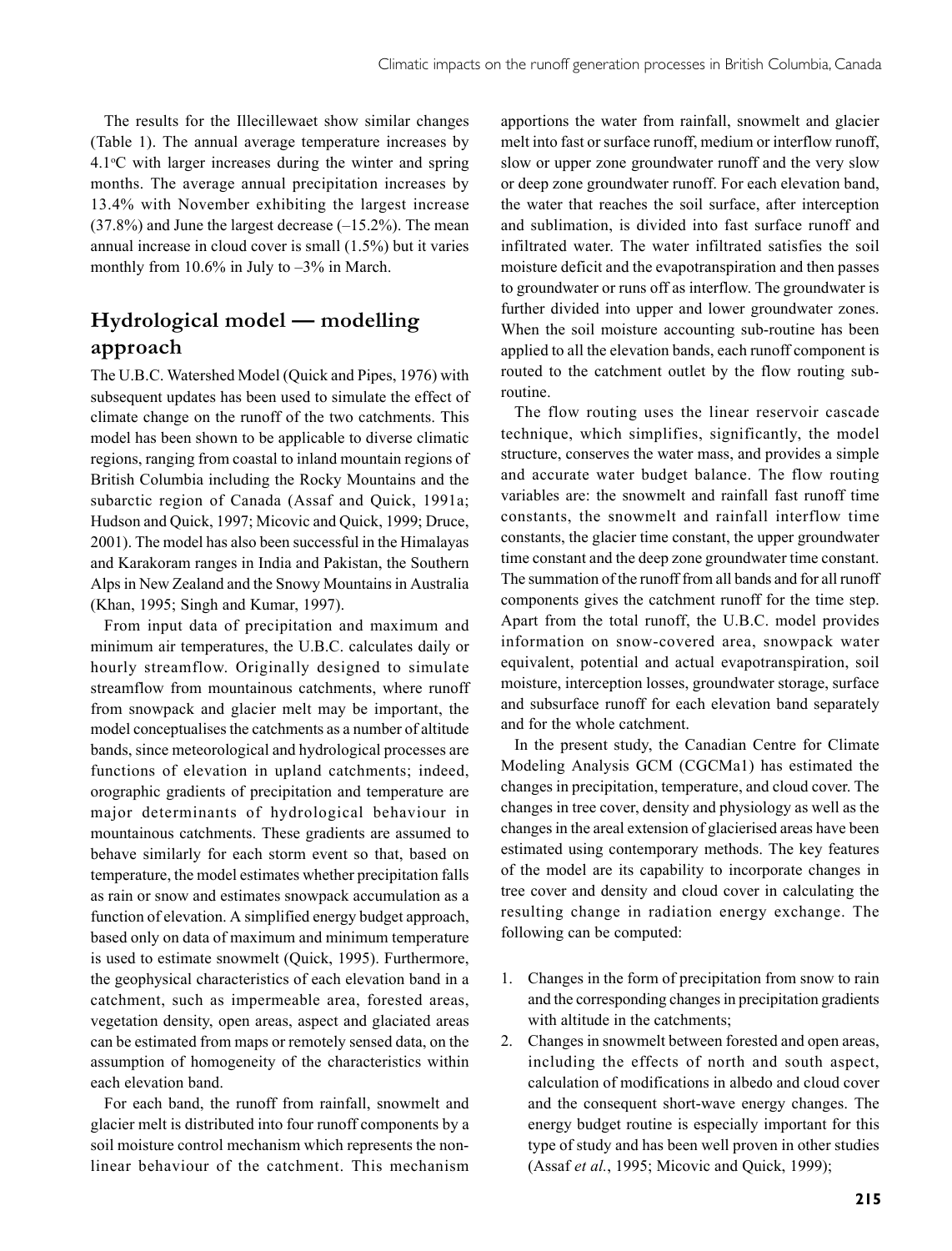- 3. Changes in glacial melt, which depend on the energy budget and are particularly sensitive to early melting of the seasonal snowcover on the glacier;
- 4. Changes in evapotranspiration estimated according to vegetation and temperature, but modified by the enhanced  $CO<sub>2</sub>$  effect on stomata.

#### TEMPERATURE

In the U.B.C. model, the temperature data are distributed over the elevation range of the catchment according to two temperature lapse rates, one for the maximum temperature and one for the minimum temperature. Furthermore, the model distinguishes rainy conditions from clear sky and dry weather conditions. In rainy conditions, the lapse rate is the saturated adiabatic rate, while in dry weather the lapse rate is the dry adiabatic rate during the warm part of the day but at night, it is low and occasionally zero. The lapse rate is calculated for each day using the diurnal temperature range as an index (Quick, 1995). The historical temperature data are adjusted by the mean monthly temperature changes predicted by the GCM (Table 1) to produce the future climate temperature estimates.

#### PRECIPITATION AND ITS SPATIAL DISTRIBUTION

The average monthly changes of precipitation (Table 1) were applied to the daily meteorological measurements used in this study to estimate precipitation under the altered climatic conditions. However, in addition to the changes in precipitation amount, global warming would increase the rainfall and reduce the snowfall so that the spatial distribution of precipitation and the runoff response will be affected. Storr and Ferguson (1972) studied three Alberta catchments and concluded that the altitudinal gradient of snowfall was ten times that of rainfall. Similar conclusions have been reached in another study in coastal British Columbia (Schaefer and Nikleva, 1973). The U.B.C. model calculates the precipitation in any elevation band using the equation,

$$
PR_{i,j,l+1} = PR_{i,j,l} \cdot (1 + GRADRP)^{\frac{\Delta elev}{100}}
$$
 (1)

where  $PR_{ij}$  is the precipitation from meteorological station *i* for day *j* and elevation band l, *GRADRP* is the percentage precipitation gradient, and ∆*elev* is the elevation difference between the meteorological station and the elevation band. The U.B.C. model, then, adjusts the precipitation gradient according to the temperature,

$$
GRADRP = GRADRP - ST(T)
$$
 (2)

where *ST(T)* is affected by the stability of the air mass. The *ST(T)* parameter is related (Quick, 1995) to the square of the ratio of the saturated,  $L_s$  and dry,  $L_p$  adiabatic lapse

rates: i.e.  $(\perp)$ L S D ſ  $\left(\frac{L_{\rm S}}{L_{\rm D}}\right)$ <sup>2</sup>. A plot of  $\left(\frac{L}{2}\right)$ L S D ſ  $\left(\frac{L_{\rm S}}{L_{\rm D}}\right)$ 2 versus temperature reveals an almost linear variation between -30 $\rm ^{o}C$  and +20 $\rm ^{o}C$ with a gradient of 0.01. Hence, *ST(T)* can be estimated as,

$$
ST(T) = 0.01 \cdot T_{mean} \tag{3}
$$

where  $T_{\text{mean}}$  is the mean daily temperature.

Due to the change in the form of precipitation from snow to rain under the future climate and the different gradients used for the distribution of rainfall and snowfall over the elevation range of the catchment, the average basin values of total precipitation produced by the hydrological simulations, differ from those based on the station data. Thus, the average future precipitation change may not agree with the estimates obtained by imposing the CGCMa1 output on the historic station data.

#### CLOUD COVER

Another meteorological variable that changes under the climate change scenario is cloud cover, which controls the incoming solar radiation and long wave radiation from the clouds. Changes in these variables affect the energy balance on the Earth's surface, which influences the temperature, evapotranspiration and snowmelt rates. In British Columbia an increase of 25% in cloud cover caused the snowpack to melt about 15 to 20 days early (Assaf and Quick, 1991b). Although cloud cover is an output parameter of the GCM, in the U.B.C. model the cloud cover is calculated using air temperature data.

The U.B.C. model calculates the cloud cover,  $CL<sub>L</sub>$ , as a function of the daily maximum and minimum temperature,  $T_{max}$  and  $T_{min}$  as:

$$
CL_L = 1 - \frac{T_{\text{max}} - T_{\text{min}}}{DT_R} \tag{4}
$$

where  $DT<sub>R</sub>$  is the diurnal temperature range for open sky conditions. This daily cloud cover, calculated for present climatic conditions is, then, modified by the monthly changes of cloud cover estimated by the CGCMa1 output for present (1970–1990) and future (2080–2100) climates (Table 1), to produce the cloud cover for the future climatic scenario.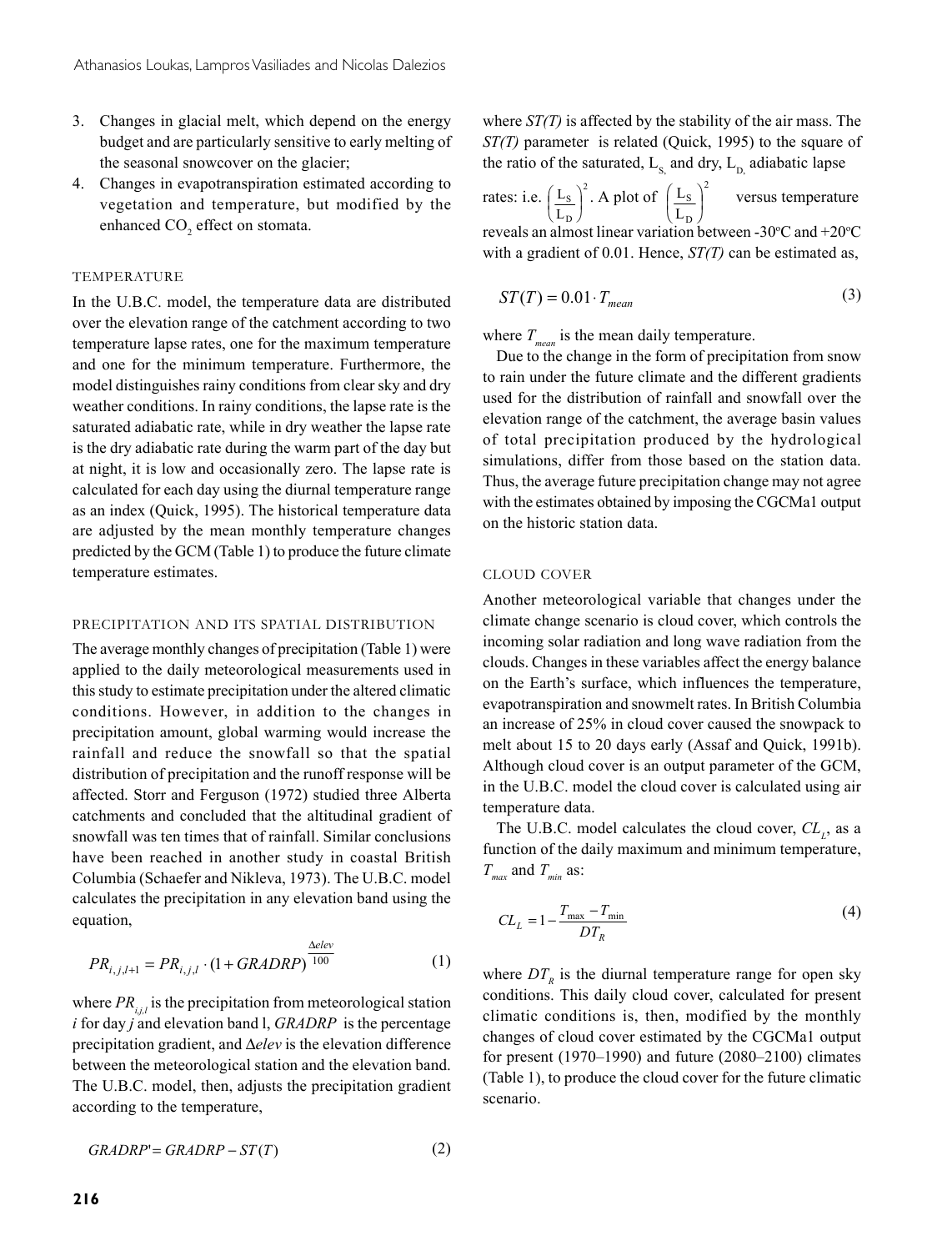#### VEGETATION

Vegetation exerts a major influence on the microclimate of a particular site, regulating the temperature, moisture and wind regime; this, in turn, influences the quantity and quality of runoff. Changes in vegetation can decrease evapotranspiration, increase erosion and degrade water quality. These changes in evapotranspiration can then increase the availability of water and hence the runoff from a particular site. Also, the vegetation coverage affects the interception losses and the antecedent soil moisture conditions.

Recent studies have dealt with the effects of climate change on vegetation. Those identified so far are a decrease in transpiration due to stomatal closure (Cure and Acock, 1986; Parry, 1992), an increase in the production of biomass (Post *et al*., 1992) which may offset the decrease of transpiration due to stomatal closure and areal and altitudinal redistribution of vegetation. Zoltai (1988) estimated that there would be only a small areal change in the Pacific Cordilleran ecoclimatic region, which covers western British Columbia, and in the Cordilleran ecoclimatic province, which covers the Rocky Mountains and the northern interior of British Columbia; hence, any change in these two regions should be restricted to altitudinal shift in the vegetation. Recent studies (Ozenda and Borel, 1990; Fanta, 1992) indicated that a  $1^{\circ}$ C rise in temperature would raise the altitudinal boundaries of the tree line by 100–180 m in the European Alps and the Central European Mountains so that trees would occupy most of the present alpine zone (Korner, 1992).

In the present study, the mean annual change in temperature for the future climate scenario was used to calculate the upward shift of vegetation. Tables 2 and 3 list the percentages of land use in each elevation band for each climate scenario in each catchment. In the Upper Campbell, the first elevation band is occupied by the Upper Campbell and Buttle lakes, which are classed with rock outcrops in the UBC model as impermeable areas. Under the future climate scenario, the second elevation band will be occupied by deciduous trees like arbutus and garry oak which now occupy the coastal fringe of the southeast Vancouver Island; also, a reduction of the impermeable area is expected because of the increase in the vegetation coverage (Table 2).

In the Illecillewaet, at the two lowest elevation bands, the grass area expands at the expense of the forest and the impermeable area (Table 3). These changes in land use are consistent with the results of previous studies (Smith *et al*., 1992; Kite, 1993; Loukas and Quick, 1999).

In agreement with previous plant physiological (Cure and Acock, 1986; Parry, 1992) and hydrological studies (Wigley and Jones, 1985; Kite, 1993), an increase of  $30\%$  in CO<sub>2</sub> concentration will reduce transpiration from the vegetation due to the closure of stomata. Also, increased net ecosystem production results from the increase in the forested area and the tree canopy density (Tables 2 and 3). However, these changes are highly qualitative since there is no way of expressing more quantitatively the effect of climate change on biomass production.

| Band                              |          | $\overline{2}$ | 3        | 4        | 5        | 6        |          |  |
|-----------------------------------|----------|----------------|----------|----------|----------|----------|----------|--|
| Mean Elevation of Band (m)        | 223      | 406            | 721      | 983      | 1238     | 1485     | 1939     |  |
| Area of Band $(km^2)$             | 66.7     | 218.4          | 218.4    | 218.4    | 218.4    | 218.4    | 34.8     |  |
| (a) Present Climate $(1970-1990)$ |          |                |          |          |          |          |          |  |
| Forested Area(%)                  | $\theta$ | 90             | 90       | 90       | 70       | 50       | 25       |  |
| Tree Canopy Density $(\% )$       | $\theta$ | 90             | 90       | 90       | 80       | 60       | 60       |  |
| Impermeable Area* $(\% )$         | 100      | 10             | 10       | 10       | 30       | 50       | 75       |  |
| Grassland Area (%)                | $\theta$ | $\theta$       | $\theta$ | $\theta$ | $\theta$ | $\theta$ | $\Omega$ |  |
| (b) Future Climate $(2080-2100)$  |          |                |          |          |          |          |          |  |
| Forested Area (%)                 | $\theta$ | 95             | 100      | 100      | 95       | 90       | 90       |  |
| Tree Canopy Density $(\% )$       | $\theta$ | 60             | 95       | 95       | 95       | 95       | 95       |  |
| Impermeable Area* $(\% )$         | 100      | 5              | $\theta$ | $\theta$ | 5        | 10       | 10       |  |
| Grassland Area (%)                | 0        | $\theta$       | $\theta$ | $\theta$ | $\theta$ | $\theta$ | $\theta$ |  |

*Table 2.* Description of land uses by elevation band of Upper Campbell catchment

\* The impermeable area represents rock outcrops and water surfaces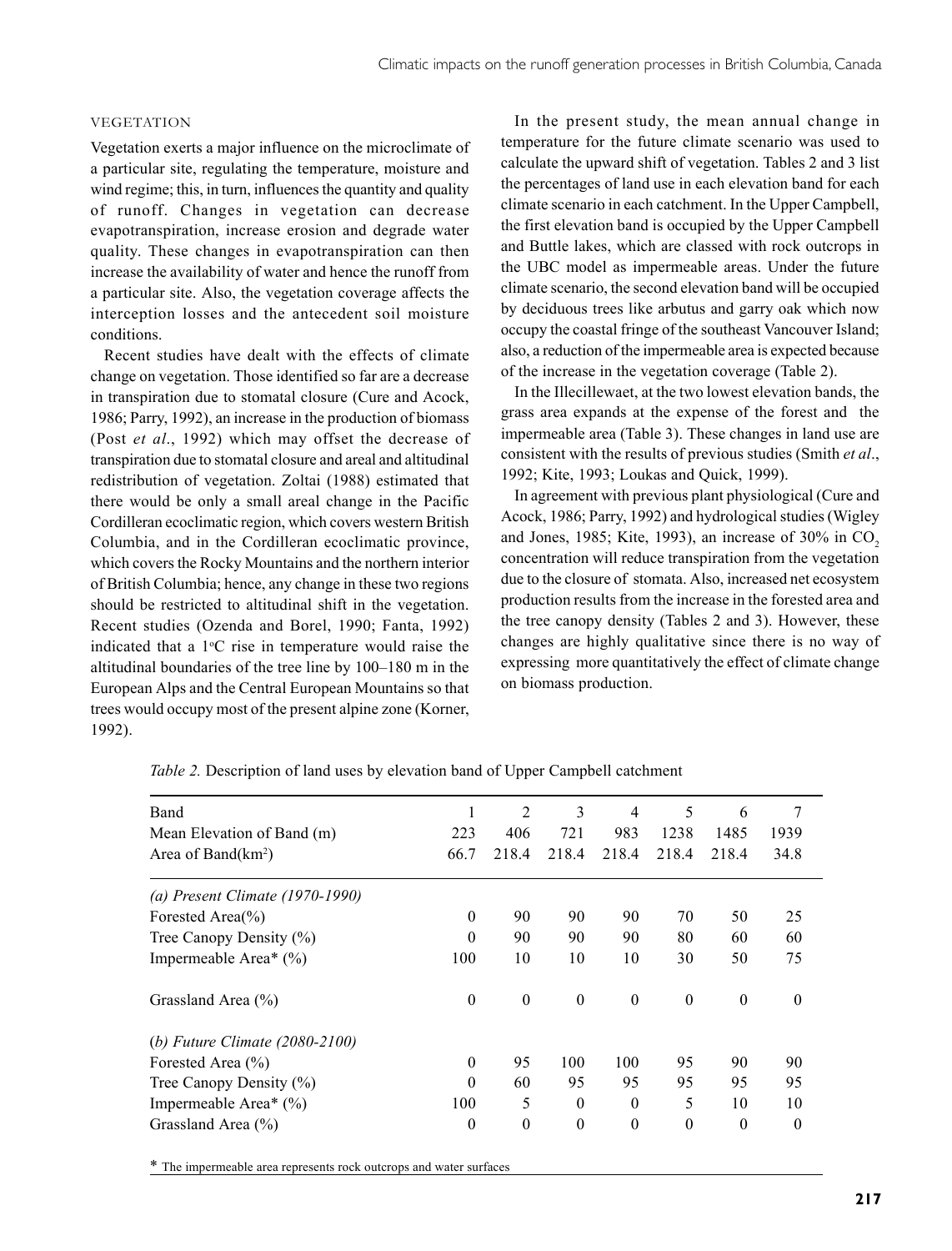| Band                                                               | 1            | $\overline{2}$   | 3                | 4        | 5                | 6                | 7                | 8        |
|--------------------------------------------------------------------|--------------|------------------|------------------|----------|------------------|------------------|------------------|----------|
| Mean Elevation of Band (m)                                         | 1000         | 1360             | 1540             | 1650     | 1790             | 1915             | 2085             | 2250     |
| Area of Band $(km2)$                                               | 230          | 115              | 115              | 115      | 115              | 115              | 115              | 230      |
| (a) Present Climate (1970-1990)                                    |              |                  |                  |          |                  |                  |                  |          |
| Forested Area(%)                                                   | 90           | 90               | 90               | 90       | 90               | 50               | 50               | 17       |
| Tree Canopy Density (%)                                            | 99           | 99               | 99               | 99       | 99               | 99               | 99               | 60       |
| Impermeable Area* $(\% )$                                          | 10           | 10               | 10               | 10       | 10               | 40               | 45               | 50       |
| Glacial Area (%)                                                   | $\mathbf{0}$ | $\theta$         | $\theta$         | $\theta$ | $\theta$         | $\theta$         | $\theta$         | 33       |
| Grassland Area $\frac{6}{6}$                                       | $\theta$     | $\boldsymbol{0}$ | $\boldsymbol{0}$ | $\theta$ | $\theta$         | 10               | 5                | $\theta$ |
| (b) Future Climate $(2080-2100)$                                   |              |                  |                  |          |                  |                  |                  |          |
| Forested Area (%)                                                  | $\mathbf{0}$ | $\theta$         | 95               | 95       | 95               | 95               | 95               | 70       |
| Tree Canopy Density (%)                                            | 0            | $\Omega$         | 99               | 99       | 99               | 99               | 99               | 70       |
| Impermeable Area* $(\% )$                                          | 10           | 10               | 5                | 5        | 5                | 5                | 5                | 8        |
| Glacial Area (%)                                                   | $\theta$     | $\theta$         | $\boldsymbol{0}$ | $\theta$ | $\theta$         | $\mathbf{0}$     | $\mathbf{0}$     | 22       |
| Grassland Area $\frac{6}{6}$                                       | 90           | 90               | $\boldsymbol{0}$ | $\theta$ | $\boldsymbol{0}$ | $\boldsymbol{0}$ | $\boldsymbol{0}$ | $\theta$ |
| * The impermeable area represents rock outcrops and water surfaces |              |                  |                  |          |                  |                  |                  |          |

*Table 3.* Description of land uses by elevation band of Illecillewaet catchment

#### **GLACIERS**

Glaciers will be strongly affected by changes in precipitation, temperature and energy balance. Lauman and Reeh (1993) studied the sensitivity to climate change of three glaciers in southern Norway; they concluded that the glacier at lowest elevation would eventually disappear while the others would lose significant mass. In Greenland, Braithwaite and Olesen (1989) reported that  $3^{\circ}$ C and  $5^{\circ}$ C increases in mean annual temperature would increase glacier ablation by 150–170% and 200–240% respectively. The specific values of glacier ablation depend on the geographical area. In two studies near the two catchments in the present study, Pelto (1989) and Moore (1992) reported a decrease in size of the glaciers since the middle of the  $20<sup>th</sup>$ century.

The 76 km<sup>2</sup> glacier in the higher elevation band of the Illecillewaet River catchment was estimated to shrink by 33%, to 51 km2 (Table 3), as a result of a mean annual temperature change of 4.1°C (Oerlemans and Wegener 1989).

# **Application — method of analysis**

To be useful in climate change studies, a catchment model should be able to reproduce reasonably well the historical streamflow record as well as to simulate the runoff in

different climatic regions. In this study, the U.B.C. model was calibrated using historical daily streamflow measurements for the Upper Campbell basin for the years 1983 – 1990, and for the Illecillewaet for the years 1970 – 1990, respectively. These databases include dry and wet years.

The statistics used to validate the performance of the model are: the mean observed and the mean simulated flow, the runoff volume difference, the coefficient of determination (r2 ), and the Nash-Sutcliffe efficiency (Eff) (Nash and Sutcliffe, 1970) defined as:

$$
\begin{aligned} \n\mathbf{Eff} &= 1 - \frac{\sum_{i=1}^{n} (Q \circ b \mathbf{s}_{i} - Q \mathbf{s} \, \mathrm{im}_{i})^{2}}{\sum_{i=1}^{n} (Q \circ b \mathbf{s}_{i} - Q \circ b \mathbf{s})^{2}} \n\end{aligned} \tag{5}
$$

where,  $Q \circ b s$  is the observed flow on day i,  $Q \circ i m$  is the simulated flow on day i and  $\overline{Q \circ b}$  is the average observed flow for the simulation period.

For the Upper Campbell, the Nash-Sutcliffe efficiency for the calibration period is 0.73, the coefficient of determination is 0.73, the mean absolute percentage error is 20% and the runoff volume difference is 0.90%. For the Illecillewaet, the Nash-Sutcliffe efficiency is 0.93, the coefficient of determination is 0.93, the mean absolute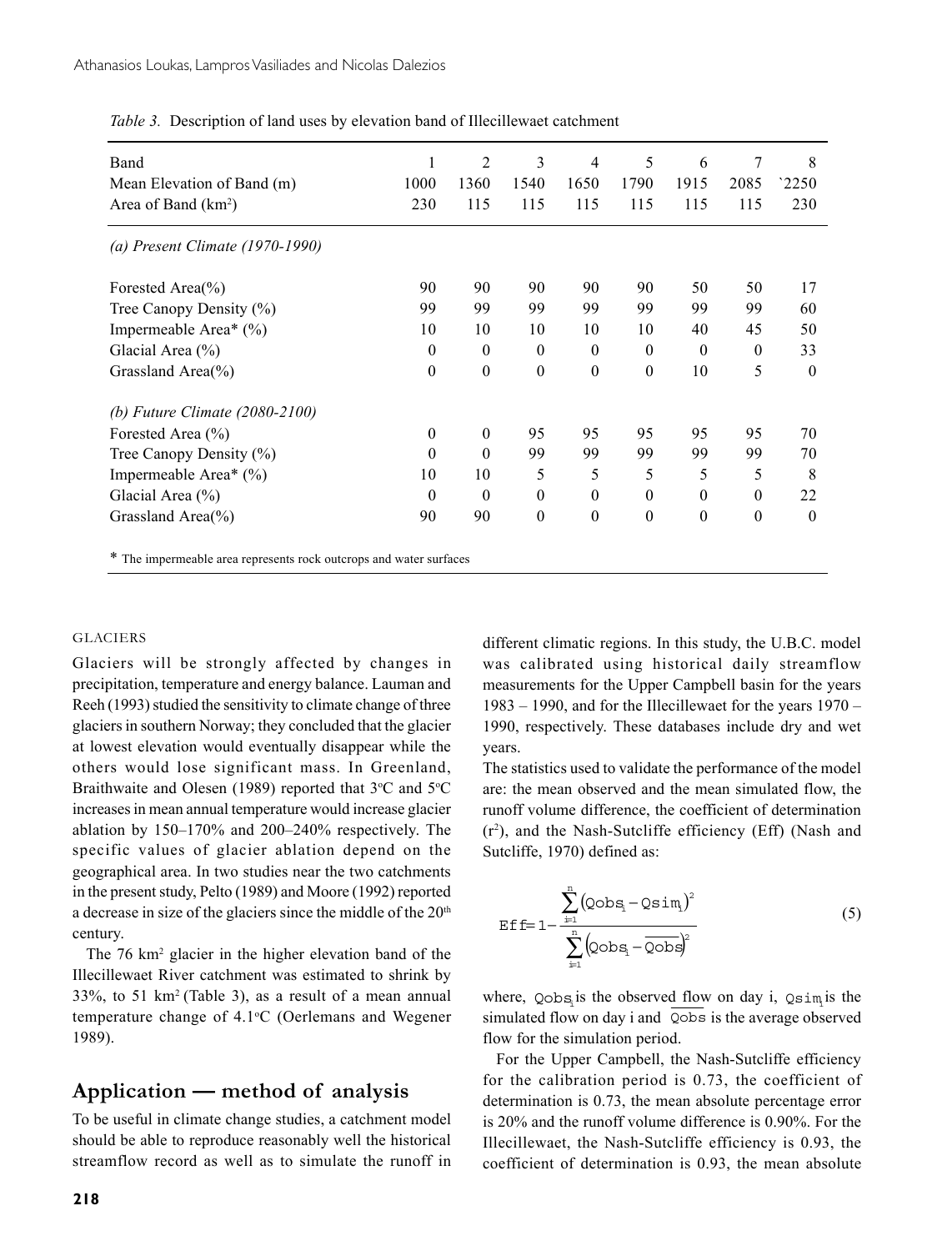percentage error is 21% and the runoff volume difference is –0.73 %. These runoff statistics and the comparison of simulated and observed hydrographs for wet and dry years indicate that the model simulates the recorded streamflow well.

To test the model's ability to simulate snow accumulation, the simulated snow accumulation was compared with observations from snowcourses. Of course, the simulated values are averaged over the area of the elevation band or bands, whereas the observations represent the accumulation at the location of the snowcourse. Only the comparisons with the snowcourses at the higher elevations where deep snowpacks are observed and their melting affects the runoff volume and its distribution in the two catchments are presented here.

For the Upper Campbell, the simulated snow accumulation in elevation band 6 (mean elevation 1485 m) was compared with measurements at the Upper Wolf Creek snowcourse (1490 m) in the driest recorded year 1984–85 (Fig.2a) and the wettest year 1986–87 (Fig. 2b). The U.B.C. model simulates the snowpack accumulation and its subsequent melting reasonably well.

For the Illecillewaet, the simulated snow accumulation in elevation bands 6 (1915 m) and 7 (2085 m) was compared with snow data from the snowcourse at Mount Abbot, (1980 m) for the driest (1972–73) and wettest years (1975– 76) of the 20 year record. (Fig. 3a and b) Again, the U.B.C. model estimates the snow accumulation reasonably well. In the absence of data for the melting period, no comparison between simulation and observation of the snow-waterequivalent of the snowpack is possible. However, the comparison of the simulated and observed snowpacks, together with the results of the flow calibration, indicate that the U.B.C. model is successful in simulating the runoff from both catchments using historical data for present climatic conditions.



Fig. 2*. Comparison between the simulated snow accumulation for present and future climate and the observed data from Upper Wolf Creek snowcourse – Upper Campbell catchment.*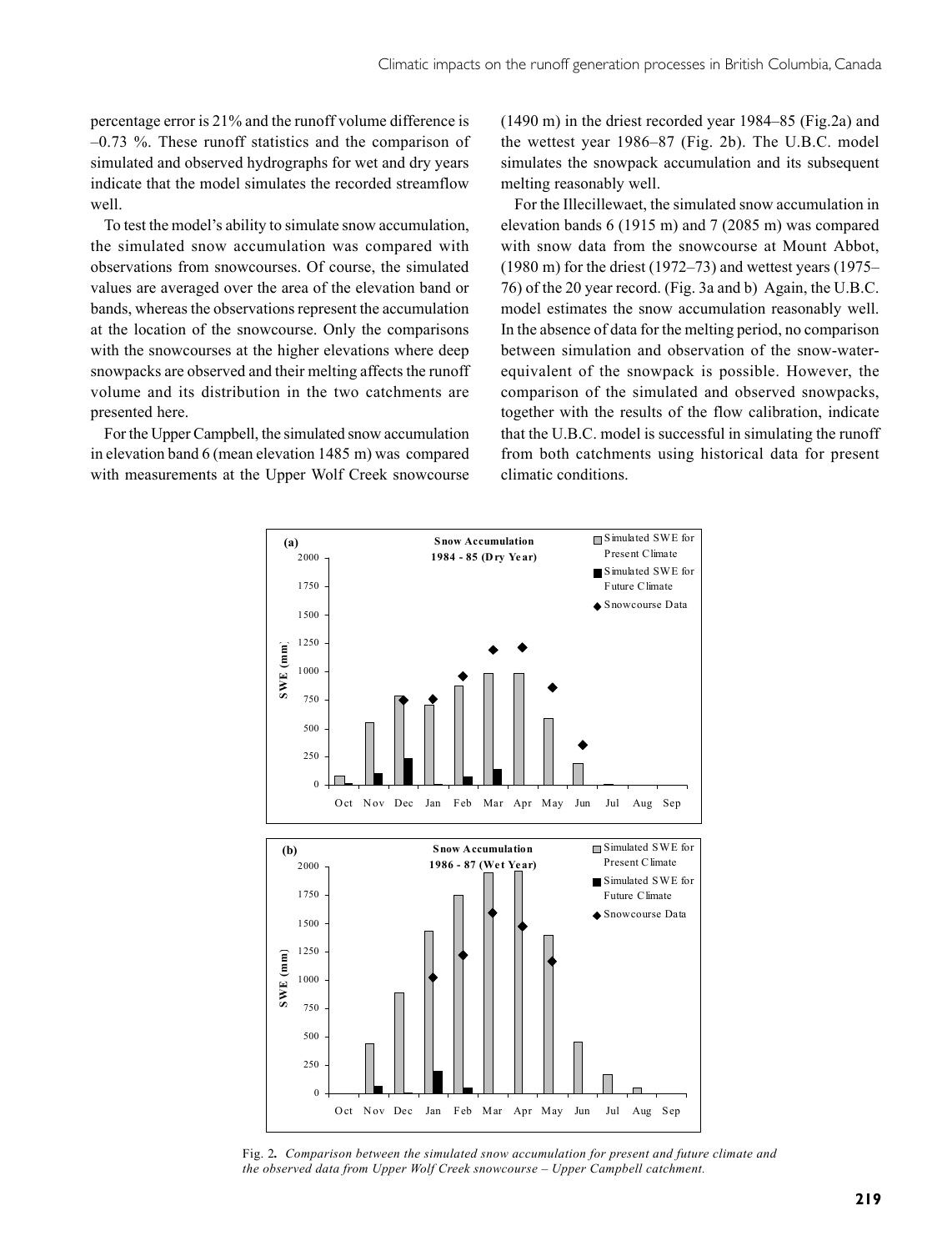

Fig. 3. *Comparison between the simulated snow accumulation for present and future climate and the observed data from Mount Abbott snowcourse – Illecillewaet catchment.*

The calibration results for the two catchments were used as the base simulation results for the present climate. With the meteorological and other parameters adjusted, the U.B.C. model was run in daily time steps to simulate the flow under the altered climate change scenario. The simulation results were averaged in monthly values for comparison and discussion.

### **Results**

#### EFFECTS OF CLIMATE CHANGE ON THE HYDROLOGY OF THE TWO STUDY CATCHMENTS

The hydrological simulations for present and future climate conditions indicate similarities and differences in the overall responses of the two catchments. The GCM results showed that, in the Upper Campbell, the mean annual temperature for the future climate would increase by about  $3.5^{\circ}C$ ,

would increase by about  $4.1$ °C (Table 1). The higher temperatures due to climate warming would affect the hydrological and meteorological variables directly. In the Upper Campbell, potential evapotranspiration (PET) would decrease by about 10% on an annual basis, whereas the average annual actual evapotranspiration (AET) would decrease by 19% (Table 4). In the Illecillewaet, the annual PET would decrease by  $1\%$ , from 578 mm to 571 mm but the annual AET would decrease by about 22%, from 381 mm to 296 mm (Table 5). Hence, the increased biomass of the vegetation due to climate change would compensate only partly for the decrease in evapotranspiration of 30% due to changes in the physiology of the vegetation (stomatal closure).

whereas in the Illecillewaet, the mean annual temperature

In the Upper Campbell, on the Pacific coast of British Columbia, the change in the global climate would result in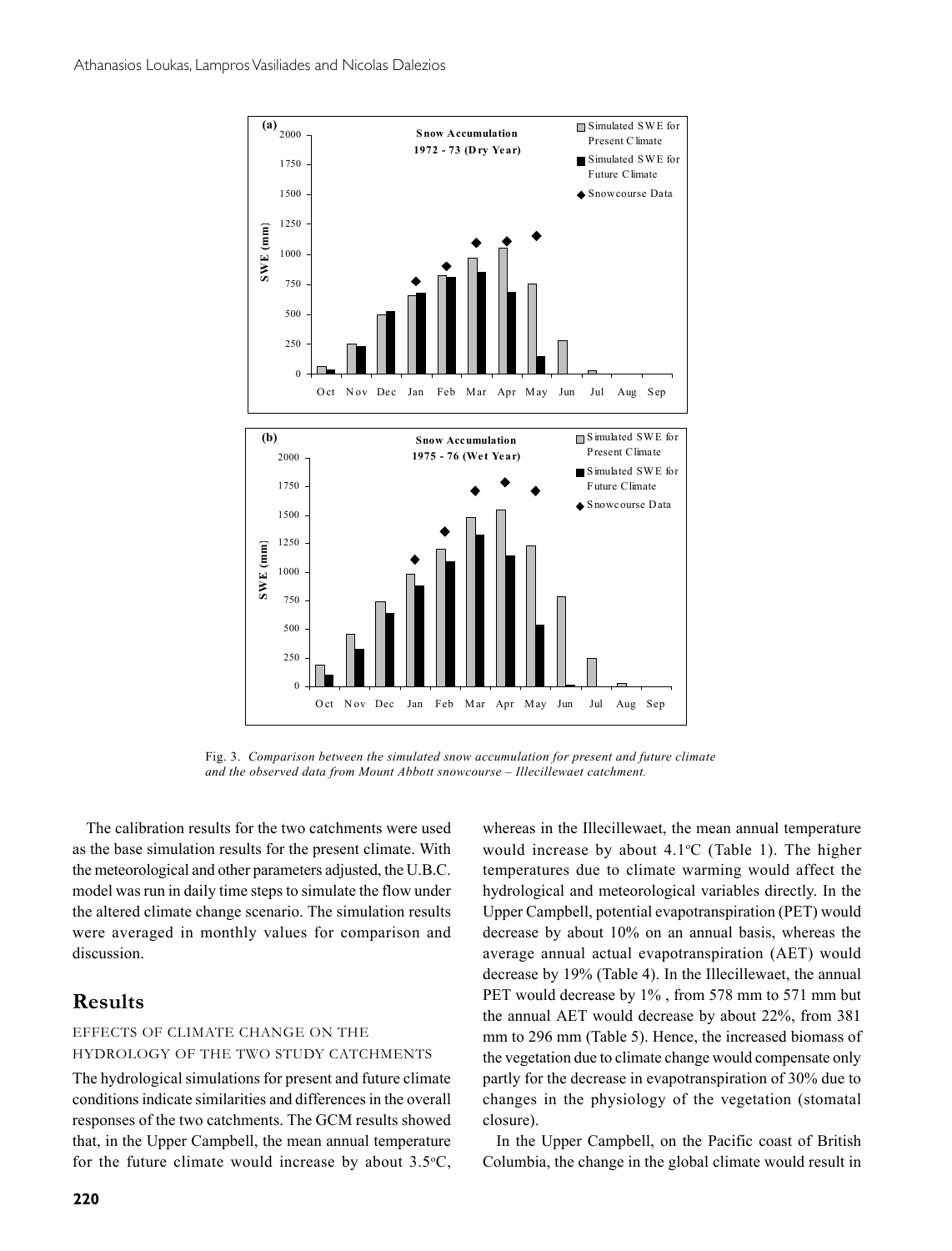|                                  | Jan  | Feb          | Mar  | Apr            | May | Jun            | Jul              | Aug          | Sep              | Oct            | Nov            | Dec          | Annual |
|----------------------------------|------|--------------|------|----------------|-----|----------------|------------------|--------------|------------------|----------------|----------------|--------------|--------|
| (a) Present Climate (1970-1990)  |      |              |      |                |     |                |                  |              |                  |                |                |              |        |
| Tmax $(^{\circ}C)$               | 3    | 4            | 7    | 11             | 14  | 17             | 21               | 21           | 18               | 12             | 4              | 2            |        |
| Tmin $(^{\circ}C)$               | $-3$ | $-4$         | $-2$ | $\mathbf{0}$   | 2   | 6              | 8                | 9            | 6                | $\overline{3}$ | $-1$           | $-3$         |        |
| $PET1$ (mm)                      | 20   | 26           | 44   | 63             | 101 | 131            | 151              | 143          | 109              | 72             | 28             | 20           | 908    |
| $AET2$ (mm)                      | 14   | 16           | 29   | 38             | 54  | 48             | 37               | 28           | 31               | 34             | 19             | 13           | 360    |
| Rainfall (mm)                    | 177  | 105          | 132  | 102            | 109 | 78             | 35               | 30           | 56               | 224            | 280            | 148          | 1474   |
| Snowfall (mm)                    | 179  | 122          | 82   | 44             | 10  | $\overline{2}$ | $\boldsymbol{0}$ | $\theta$     | 1                | 24             | 141            | 125          | 731    |
| Snowpack <sup>3</sup> (mm)       | 423  | 524          | 566  | 515            | 339 | 126            | 34               | 8            | 4                | 26             | 163            | 267          |        |
| Snowcover Area (%)               | 55   | 63           | 62   | 57             | 48  | 33             | 16               | 5            | $\overline{2}$   | 6              | 25             | 45           |        |
| (b) Future Climate $(2080-2100)$ |      |              |      |                |     |                |                  |              |                  |                |                |              |        |
| Tmax $(^{\circ}C)$               | 6    | 7            | 10   | 14             | 17  | 21             | 25               | 24           | 22               | 15             | 7              | 5            |        |
| Tmin $(^{\circ}C)$               |      | $\mathbf{0}$ | 2    | $\overline{4}$ | 6   | 10             | 12               | 12           | 10               | $\tau$         | $\overline{2}$ | $\mathbf{0}$ |        |
| $PET1$ (mm)                      | 28   | 31           | 45   | 59             | 91  | 113            | 123              | 115          | 93               | 66             | 32             | 26           | 821    |
| $AET2$ (mm)                      | 19   | 19           | 25   | 28             | 33  | 28             | 20               | 27           | 26               | 27             | 22             | 17           | 290    |
| Rainfall (mm)                    | 305  | 253          | 197  | 110            | 83  | 72             | 32               | 44           | 72               | 256            | 456            | 281          | 2161   |
| Snowfall (mm)                    | 47   | 47           | 23   | 7              | 1   | $\overline{0}$ | $\boldsymbol{0}$ | $\mathbf{0}$ | $\mathbf{0}$     | 3              | 36             | 47           | 212    |
| Snowpack <sup>3</sup> (mm)       | 63   | 71           | 64   | 32             | 18  | 7              | $\overline{c}$   | $\mathbf{0}$ | $\boldsymbol{0}$ | 6              | 35             | 46           |        |
| Snowcover Area (%)               | 22   | 28           | 24   | 19             | 12  | 7              | $\overline{2}$   | $\mathbf{0}$ | $\mathbf{0}$     | $\overline{2}$ | 14             | 22           |        |

*Table 4.* Average model results for present and future climate scenarios for the Upper Campbell catchment

<sup>1</sup>PET is the potential evapotranspiration; <sup>2</sup>AET is the actual evapotranspiration; <sup>3</sup>Snowpack is the snow water equivalent of the snowpack at the end of each month.

|                                  | Jan              | Feb      | Mar  | Apr  | May Jun  |     | Jul              | Aug            | Sep | Oct  | Nov      | Dec      | Annual |
|----------------------------------|------------------|----------|------|------|----------|-----|------------------|----------------|-----|------|----------|----------|--------|
| (a) Present Climate (1970-1990)  |                  |          |      |      |          |     |                  |                |     |      |          |          |        |
| Tmax $(^{\circ}C)$               | $-7$             | $-5$     | $-1$ | 4    | 8        | 13  | 17               | 17             | 11  | 4    | $-4$     | $-7$     |        |
| Tmin $(^{\circ}C)$               | $-12$            | $-10$    | $-7$ | $-4$ | $\theta$ | 3   | 6                | 6              | 2   | $-2$ | -8       | $-12$    |        |
| $PET1$ (mm)                      | 1                | 2        | 9    | 34   | 78       | 109 | 127              | 117            | 67  | 30   | 4        | $\theta$ | 578    |
| $AET2$ (mm)                      | $\boldsymbol{0}$ | 1        | 5    | 29   | 64       | 83  | 77               | 57             | 33  | 27   | 4        | $\theta$ | 381    |
| Rainfall (mm)                    | $\boldsymbol{0}$ | $\theta$ | 4    | 22   | 52       | 95  | 89               | 92             | 75  | 46   | 10       |          | 487    |
| Snowfall (mm)                    | 210              | 170      | 128  | 68   | 27       | 15  | 3                | 3              | 15  | 80   | 180      | 224      | 1124   |
| Snowpack <sup>3</sup> (mm)       | 690              | 862      | 986  | 971  | 680      | 264 | 41               | $\mathfrak{D}$ | 9   | 76   | 255      | 480      |        |
| Snowcover Area (%)               | 98               | 100      | 100  | 100  | 96       | 75  | 31               | 4              |     | 8    | 42       | 82       |        |
| (b) Future Climate $(2080-2100)$ |                  |          |      |      |          |     |                  |                |     |      |          |          |        |
| Tmax $(^{\circ}C)$               | $-3$             | $\theta$ | 5    | 9    | 13       | 17  | 20               | 19             | 15  | 8    | $\theta$ | $-4$     |        |
| Tmin $(^{\circ}C)$               | $-8$             | $-5$     | $-2$ | 1    | 5        | 8   | 10               | 9              | 6   | 2    | $-4$     | $-9$     |        |
| $PET1$ (mm)                      | 4                | 8        | 23   | 42   | 81       | 101 | 108              | 94             | 63  | 36   | 9        | 2        | 571    |
| $AET2$ (mm)                      | 2                | 5        | 15   | 30   | 48       | 52  | 41               | 46             | 29  | 21   | 6        |          | 296    |
| Rainfall (mm)                    | 25               | 45       | 70   | 63   | 66       | 92  | 94               | 112            | 119 | 128  | 78       | 18       | 910    |
| Snowfall (mm)                    | 200              | 145      | 74   | 27   | 4        |     | $\theta$         | $\theta$       | 3   | 43   | 186      | 253      | 936    |
| Snowpack <sup>3</sup> (mm)       | 698              | 777      | 694  | 455  | 112      | 2   | $\mathbf{0}$     | 2              | 14  | 154  | 464      | 600      |        |
| Snowcover Area (%)               | 96               | 96       | 88   | 74   | 38       | 6   | $\boldsymbol{0}$ | $\mathbf{0}$   |     | 11   | 60       | 91       |        |

|  |  | Table 5. Average model results for present and future climate scenarios for the Illecillewaet catchment |
|--|--|---------------------------------------------------------------------------------------------------------|
|--|--|---------------------------------------------------------------------------------------------------------|

<sup>1</sup>PET is the potential evapotranspiration;  ${}^{2}$ AET is the actual evapotranspiration;  ${}^{3}$ Snowpack is the snow water equivalent of the snowpack at the end of each month.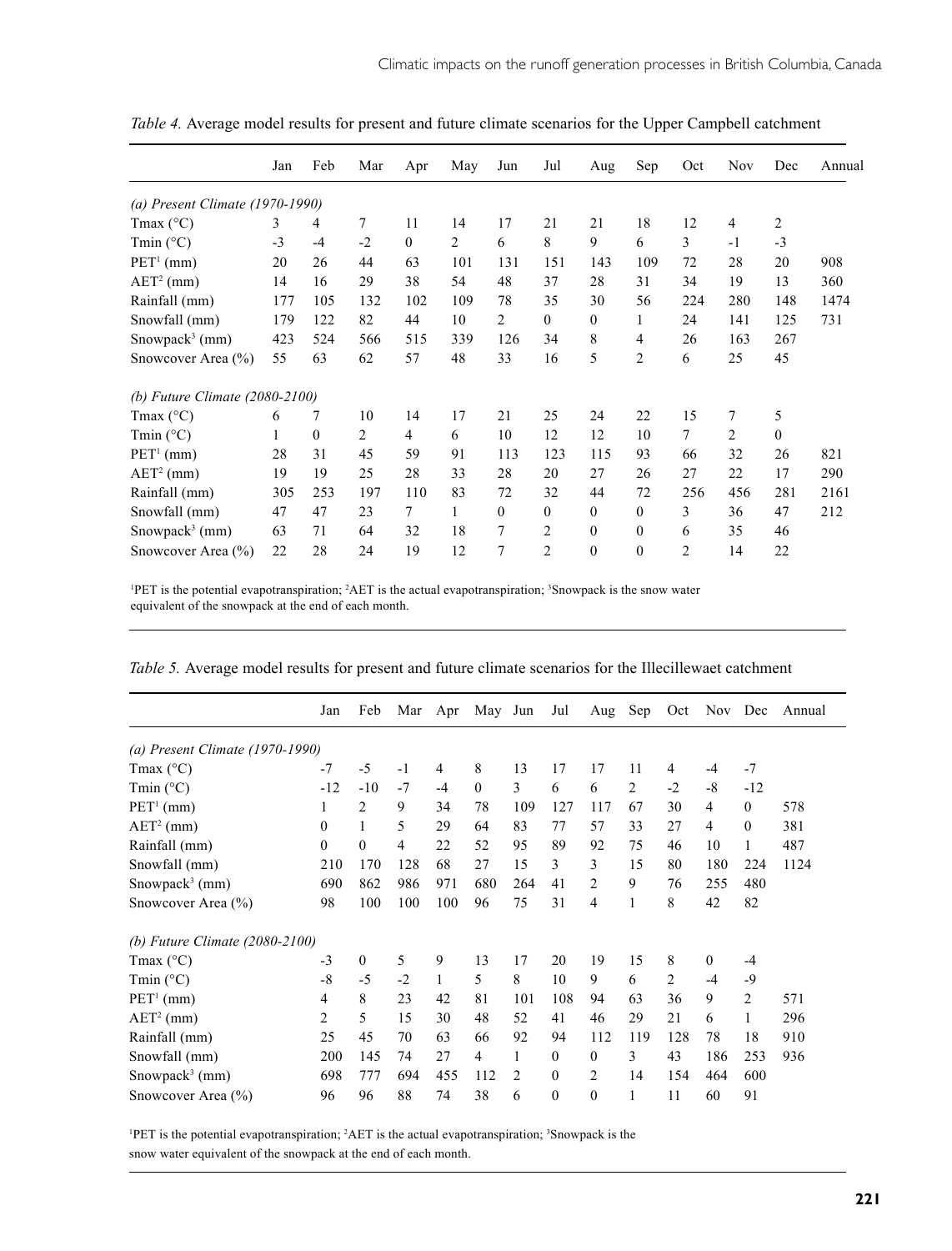an increase of mean annual precipitation of 7.6% with a marked change in the partition of precipitation between rain and snowfall. The annual rainfall would increase by about 47%, increasing in the autumn, winter and spring and decreasing in the summer (Table 4), while the annual snowfall would decrease dramatically by 71%. The change in the form of precipitation in winter would result from the higher winter temperatures (Table 4). In the Illecillewaet, mean annual precipitation would increase by 14.6%, with rainfall increasing by about 87% while snowfall decreased by 17%. Under the climate change scenario, rainfall would increase for all months except for June (Table 5).

The warmer future climate and the large decrease in the annual snowfall would result in a dramatic decrease of the snowpack (Figs. 2 and 3) and the snow-covered area (Tables 4 and 5). In the Upper Campbell basin the average maximum basin winter snowpack would decrease by more than 87% while the maximum snow-covered area of the basin decreases by 35%. In the Illecillewaet catchment, the climate change affects the average winter snowpack, which would decrease by 21%.

The accumulation and depletion periods of the accumulated snowpack would also alter. In the Upper Campbell, the snowpack under the future climate scenario would start accumulating in November rather than in October. The peak accumulation period would shift from March to February. However, these changes are overshadowed by a significant decrease in the snowpack (Fig. 2 and Table 4). The effects in the Illecillewaet would be smaller; although the peak accumulation period would shift from March to February, the snowpack would not decrease so dramatically as in the Upper Campbell. (Fig. 3; Table 5).

The large increase in rainfall and the dramatic decrease of the snowfall and snowpack accumulation in the Upper Campbell under future climatic conditions, affect the mean annual surface and interflow rainfall runoff directly which would increase by 30% and the mean annual surface and interflow snowmelt runoff would decrease by 83%, respectively (Fig. 4). Under the climate change scenario, the rainfall runoff would increase in winter and the late autumn and would decrease in spring and summer mainly because the precipitation in spring and summer would be less. Furthermore, the basin would become more permeable as the vegetation advanced to higher elevations and the surface runoff would decrease; interception by the vegetation would enhance the catch of rain and snow. This intercepted water is either evaporated or soaks into the soil and thus increases the soil moisture storage. Hence, runoff from groundwater would increase in the late autumn and winter months (Fig. 4). The overall effect of the above



Fig. 4. *Average model results for runoff generating processes for present and future climate scenarios - Upper Campbell catchment*

changes would increase the total runoff of the Upper Campbell by 13%, mostly in the late autumn and winter months although runoff would be less in summer. (Fig. 6a).

In the Illecillewaet basin, the mean annual runoff from the surface and interflow would decrease by about 21%, despite the 87% increase of rainfall. This can be attributed to the expansion of the vegetation in the alpine and subalpine zone and the reduction of the impermeable area under the future climatic conditions (Table 3). In consequence, a larger amount of rainwater would infiltrate the soil and contribute to the groundwater and less rain would flow over the soil surface and through the top soil layers. The rainfall runoff would increase slightly during the winter and spring months and decrease considerably during the summer and autumn months (Fig. 5) mainly because of the increase in rainfall during these months (Table 5).

The mean annual surface and interflow snowmelt runoff,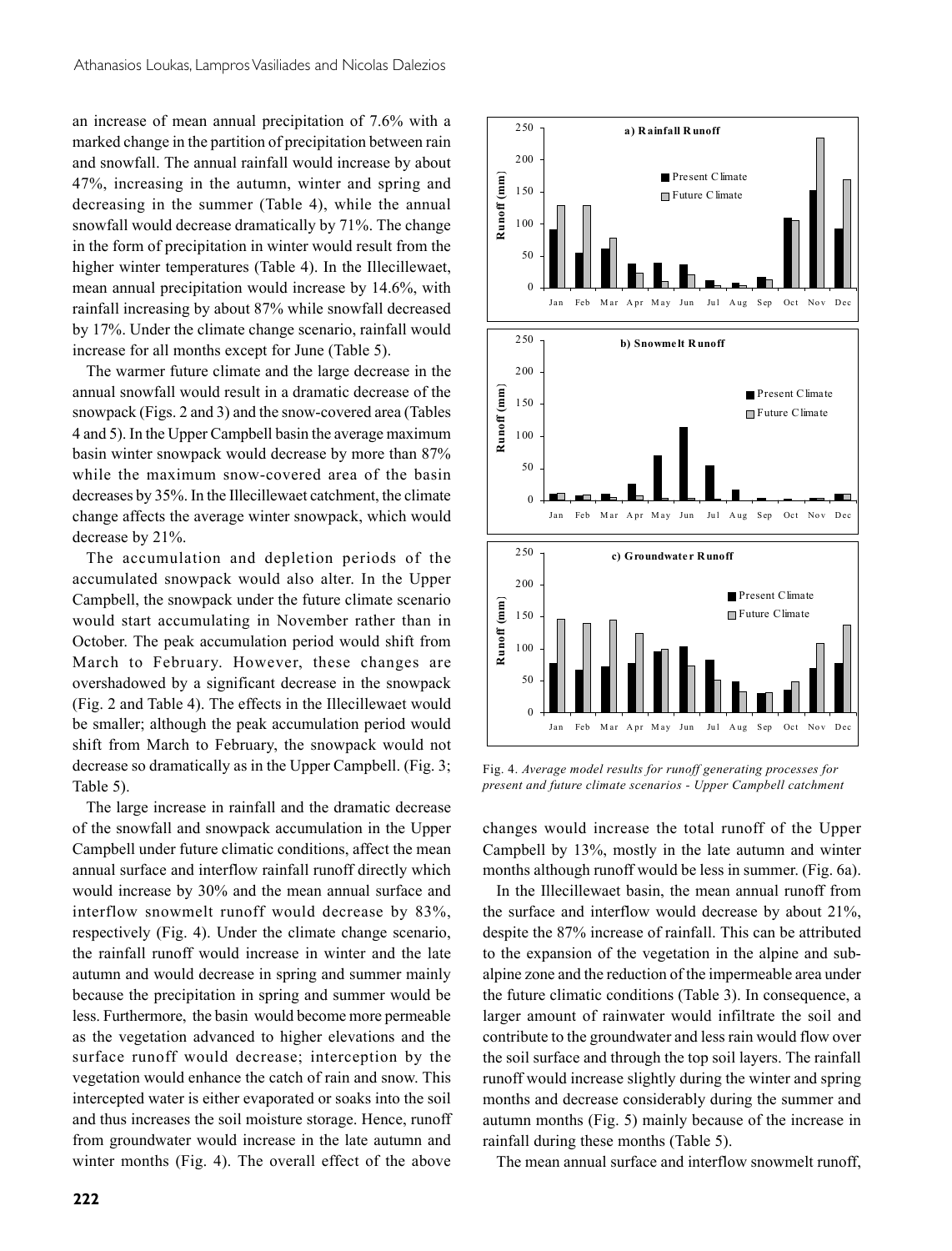

Fig. 5. *Average model results for runoff generating processes for present and future climate scenarios – Illecillewaet catchment*



Fig. 6. *Average model results for total runoff for present and future climate scenarios for the two study catchments*

in the Illecillewaet basin, would decrease by 62% mainly because of the reduced snowfall and the increased permeability of the catchment. The snowmelt would increase slightly in the late fall, winter and spring because of the higher melt rates and would decrease in summer as the snowpack depleted earlier in the season (Fig. 5). The mean annual glacier runoff would decrease by about 26% and the area of the glacier would shrink by 33%. The higher melting rates of the glacier reflecting the higher summer temperatures would tend to offset the reduction in the glacier area (Fig. 5). Furthermore, the increased permeability of the Illecillewaet catchment would result in higher soil infiltration rates; higher contributions of rainfall and snowmelt to groundwater would double the mean annual runoff from groundwater. However, this increase is not evenly distributed throughout the year and the groundwater runoff would decrease during July and August (Fig. 5).

The above changes in the runoff generation processes affect the total runoff, which, under the altered climatic scenario, would increase, on an annual basis, by about 37%. Nevertheless, the most significant effect would be the change in the time distribution of the total runoff; the peak runoff would occur one month earlier, in May (Fig. 6b).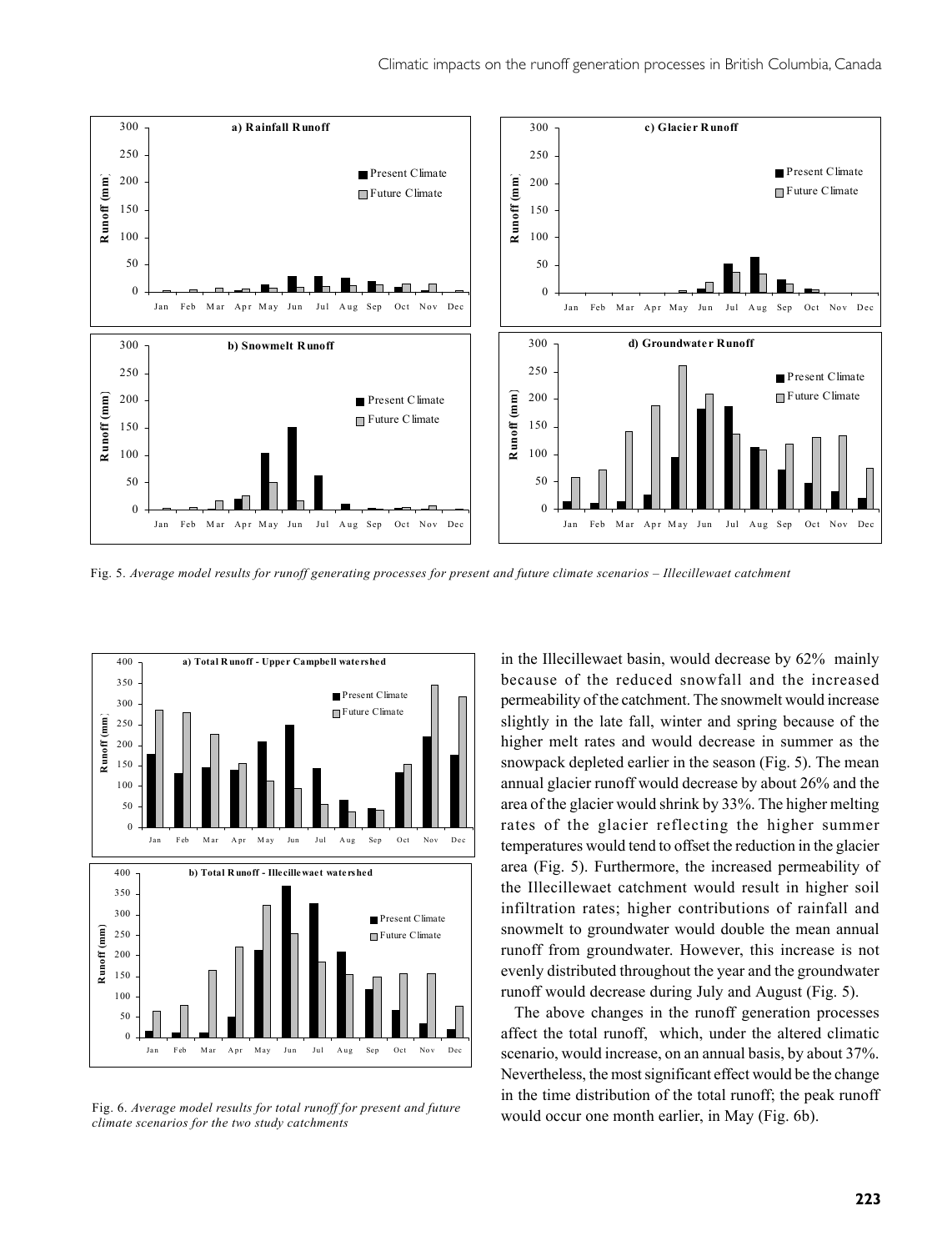#### CONTRIBUTIONS OF THE RUNOFF GENERATION PROCESSES TO TOTAL RUNOFF

The above results show the changes in the amount and time distribution of the runoff generation for the present climatic conditions and for the altered future climatic conditions. This analysis does not show the significance of the individual contributions of the various runoff generation mechanisms to the total runoff, so the average monthly contribution of each runoff mechanism has been plotted as the percentage of the total (Figs. 7 and 8). Runoff in the Upper Campbell under present climatic conditions is generated mainly by surface and interflow rainfall runoff during the autumn and winter and by the surface and interflow snowmelt runoff during the spring and summer months (Figs. 7a and b). Furthermore, groundwater contributes more than 50% of the monthly total runoff except in the autumn when its contribution decreases to 25% (Fig. 7c).

Under future climatic conditions, the rainfall runoff contribution to total runoff would be unchanged over the year (Fig. 7a) but the snowmelt contribution would decrease to almost zero as the snowfall decreased (Fig. 7b). The significance of groundwater runoff would increase in spring



Fig. 7. *Contribution of the runoff generation processes to total runoff – Upper Campbell catchment*

and summer when groundwater would account for more than 90% of the total runoff (Fig. 7c) and sustain low flows in summer.

In the Illecillewaet catchment under present climatic conditions, runoff occurs mainly from snowmelt in spring and early summer and from the glacier in late summer and early autumn, whereas the surface and interflow rainfall runoff contribution is marginal throughout the year (Figs. 8a, 8b and 8c). Furthermore, groundwater is a significant contributor to the total runoff, especially during the "dry" winter months when it is the only source of runoff. (Fig. 8d).

For future climatic conditions, the rainfall runoff contributions to total runoff would remain small throughout the year (Fig. 8a). Runoff from snowmelt would increase in winter and decrease in spring due to earlier melting of the



Fig. 8. *Contribution of the runoff generation processes to total runoff – Illecillewaet catchment*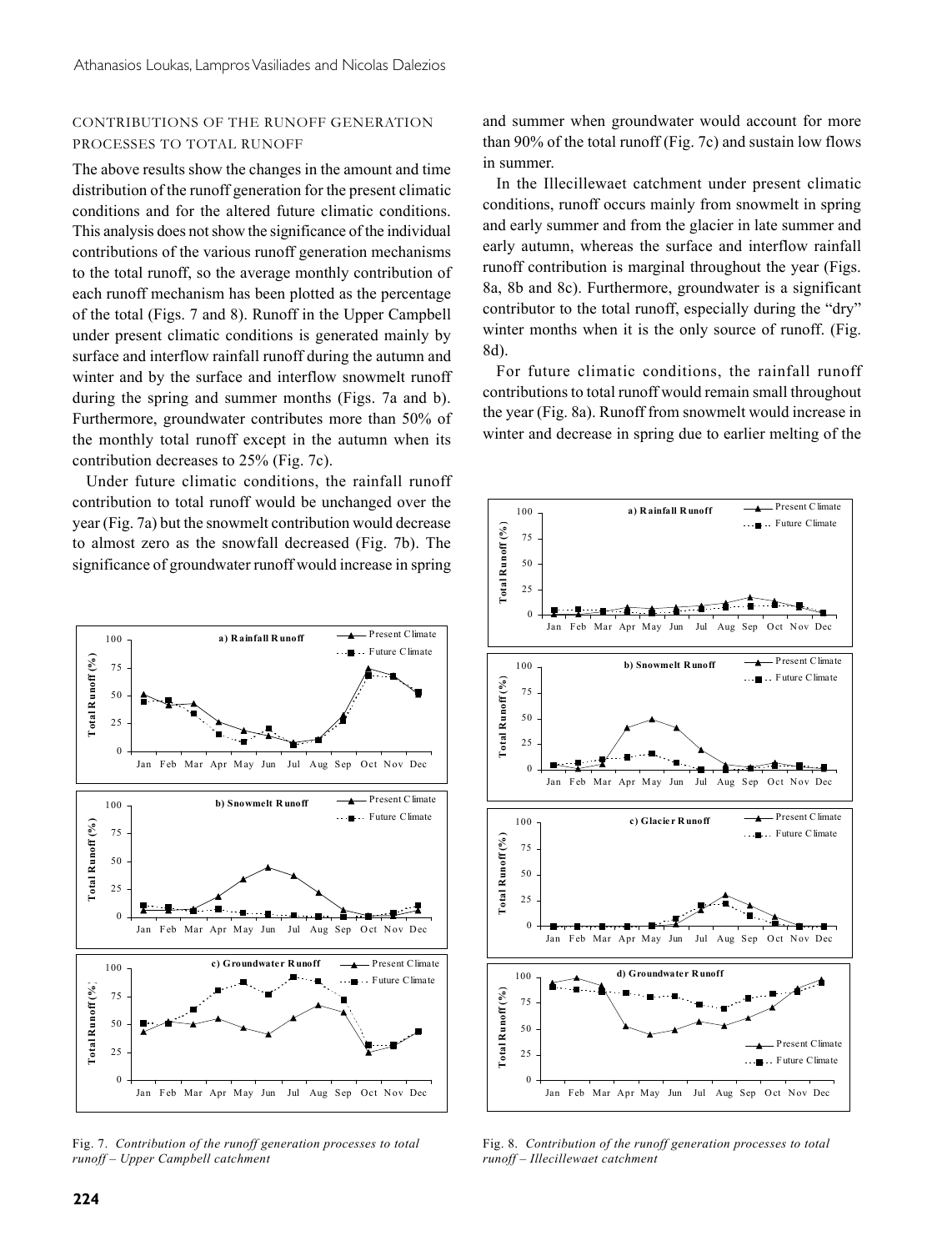snowpack (Fig. 8b). The total and monthly distribution of runoff from the glacier would be the same as at present and it would remain a significant contributor of the total runoff in summer and early autumn. (Fig. 8c).

Finally, the contribution of the groundwater to total runoff in future would increase during spring, summer and autumn and decrease in winter; overall, groundwater would supply approximately 80% of the total runoff. The monthly contribution to total runoff would be more uniform than at present (Fig. 8d).

# **Concluding remarks**

This study shows how the potential climate change in the maritime rain-fed Upper Campbell catchment would increase the annual precipitation by 7.6% and the mean annual temperature by  $3.5$ °C. The warmer climate and the higher temperatures would change the form of the precipitation so that the annual rainfall would increase by 47% while the annual snowfall decreased by 71%. The snowpack would decrease dramatically and it would be depleted by June. Overall, the annual runoff from rainfall would increase by 30% while the annual snowmelt would decrease by 83%. Furthermore, under the climate change scenario, the Upper Campbell catchment would become more permeable as vegetation colonised higher elevations in the catchment so that more runoff would be generated by outflow of groundwater. In summer, runoff would decrease and, in the late autumn and winter, it would increase so that the mean annual total runoff would increase by 13%. Groundwater would be the most significant contributor of the total runoff, especially during the "low flow" summer months when its contribution would account for more than 90% of the total. Runoff from rainfall would remain the most significant contributor to the total runoff in the autumn.

In contrast, in the interior snow-covered Illecillewaet basin, the increased concentration of  $CO<sub>2</sub>$  would cause a warmer and wetter climate which would affect the form of precipitation. The mean annual rainfall would increase by 87% and the mean annual snowfall would decrease by 17%. Despite the large increase of the mean annual rainfall, the mean annual runoff from rainfall would decrease by 21% because of the higher permeability of the catchment but its contribution to the total runoff would remain small and unchanged. However, the contribution of the runoff from snowmelt would increase slightly in winter and significantly in spring and summer. Higher summer temperatures would increase the rate of melting of the glacier so that the mean annual glacier runoff would decrease by 26% from a glacier some 33% reduced in area; however, its contribution to total runoff would remain rather unchanged. Finally, the mean

annual groundwater runoff would double due to higher infiltration rates. This increase would be concentrated mainly in winter and spring whereas runoff from groundwater would decrease in summer. All these changes in the runoff generation processes would increase the runoff in the autumn, winter, and early spring and reduce it in summer, so that the runoff hydrograph would peak earlier in the season. The mean annual total runoff would increase by 37%.

The coupling of a GCM output with the hydrological model used in this study is more realistic than other modelling approaches, although inherent uncertainties remain, largely in the global circulation and hydrological modelling. The global circulation modelling uncertainty is due to the assumptions of future greenhouse gas concentrations and aerosol emissions, to uncertainty in the modelling of the various atmospheric physical processes and feedback mechanisms, and uncertainty in the representation of the regional climate changes due to the coarse spatial resolution of the GCM. Overall, the possible errors introduced to the hydrological simulation could be large (IPCC, 1999; Kaleris *et al*., 2001). Also, the relatively simple "delta" method of downscaling the CGCMa1 output was adopted. Given the large uncertainties in the effects of global warming on temperature and precipitation at the basin scale, using a more complex methodology of downscaling would have added little meaningful detail. However, this relatively simple downscaling approach has been shown to provide an appropriate level of detail in the greater region of Pacific Northwest in the vicinity of British Columbia (Hamlet and Lettenmaier, 1999).

On the other hand, an attempt was made to minimise the uncertainties of the hydrological modelling by performing a good calibration of the U.B.C. model with historical data. Overall, the statistics for the calibration period show that the simulation for the Illecillewaet catchment is better than that for the Upper Campbell basin. The mean absolute percentage error of the U.B.C. model for the Upper Campbell is around 20%. Most of the relative changes in the hydrological regime of this maritime basin are larger than 20%. Hence, the U.B.C. model is able to detect changes in most of the hydrological variables and, especially, in the runoff components, for which the mean absolute changes are larger than 30%. However, the hydrological modelling uncertainty for the Upper Campbell is higher than that for the Illecillewaet for the calibration period of which the mean absolute error is 21%. This hydrological modelling error is less than the estimated changes of the hydrological variables in the catchment. Moreover, earlier successful applications of the U.B.C. model to geographical regions with climates different from the climate of British Columbia suggest that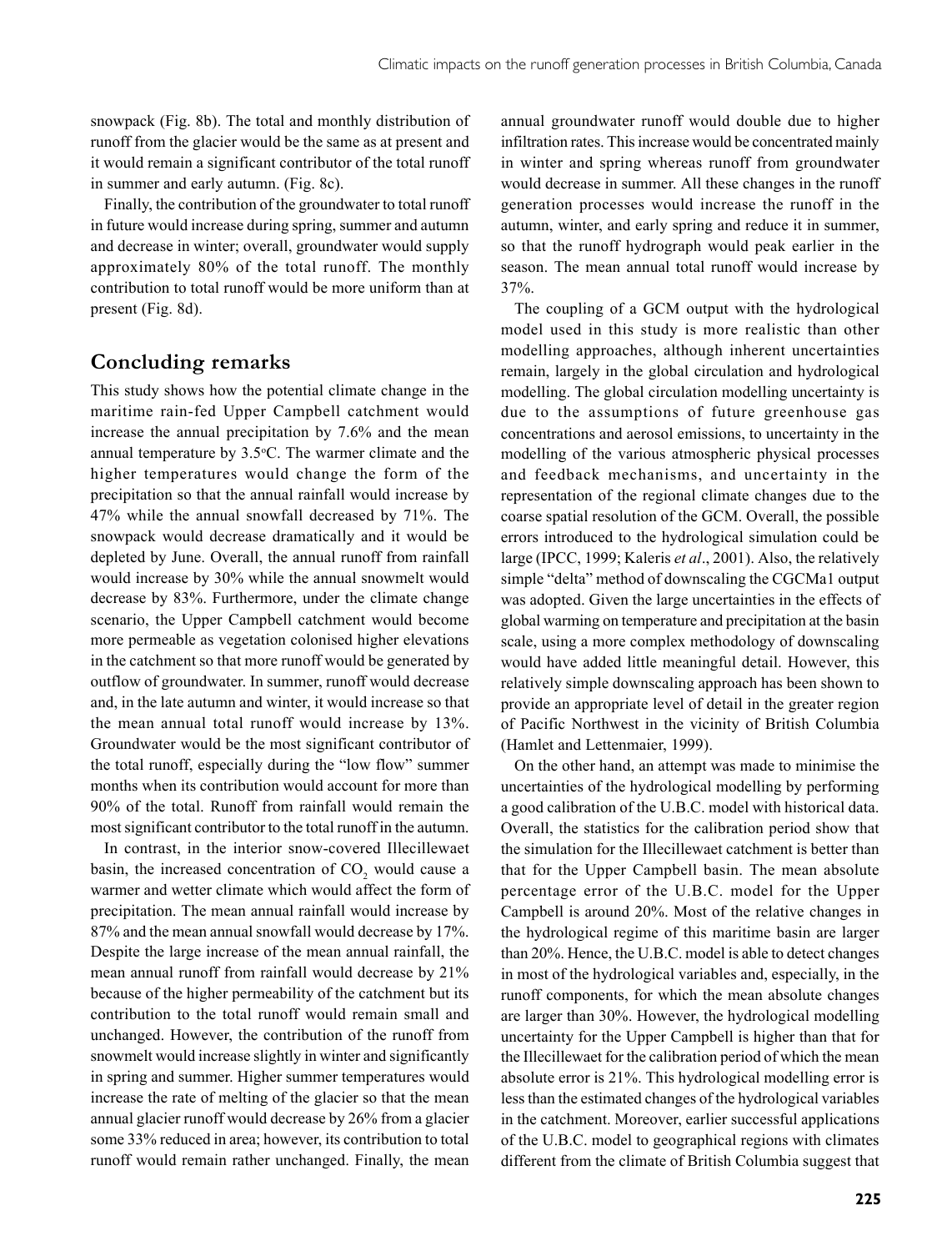the model is able to simulate runoff in a variety of climates. Nevertheless, there remain uncertainties in the description of the future vegetation and glacier coverage in the catchments under study. It is hoped that these uncertainties have been minimised since the values of the geophysical parameters adopted in the hydrological modelling have been estimated by contemporary methods, models and the results of physical experiments. In conclusion, the hydrological modelling approach can detect, with reasonable certainty, most of the changes for the future climate hydrological regime, always assuming the reliability of the average changes in the meteorological variables (precipitation, temperature, and cloud cover), estimated by CGCMa1. However, the output of the GCM is rather questionable, especially as regards precipitation and cloud cover (IPCC, 2001). If the GCM uncertainty is accounted for in the hydrological simulation then the above results are subjected to high uncertainty.

The findings of this study are important for future water resources management practices and design in the two catchments studied, since each contributes runoff to a major British Columbia reservoir. Also, the results of this analysis could be used, in a future study, to simulate climate change implications on the water quality of the total runoff.

# **Acknowledgements**

The authors thank the three anonymous reviewers and the editor for their helpful comments, which improved the quality of the final manuscript. The authors also acknowledge the Guest Editor, Dr. A. Montanari, for the rigorous and timely handling of the reviewing process of the paper.

# **References**

- Assaf, H. and Quick, M.C., 1991a. Updating hydrological model forecasts. *Can. J. Civil Eng*., 18, 663–674.
- Assaf, H. and Quick, M.C., 1991b. Updating snowpack forecasts. *Proc. 10th Canadian Hydrotechnical Conference, Canadian Society for Civil Engineering, Vancouver, June 1991*, 419–428.
- Assaf, H., Loukas, A. and Quick, M.C., 1995. Updating seasonal snowmelt estimates using snowcourse measurements. *Proc. of the 1995 Western Snow Conference, Reno-Sparks, April 1995*, 21–28.
- Boer, G.J., Flato, G., Reader, M.C. and Ramsden, D., 2000. A transient climate change simulation with greenhouse gas and aerosol forcing: experimental design and comparison with the instrumental record for the twentieth century. *Climate Dynam.,* **16,** 405–425*.*
- Braithwaite, R.J. and Olesen, O.B., 1989. Calculation of glacier ablation from air temperature, West Greenland. In: *Glacier Fluctuations and Climatic Change*, J. Oerlemans (Ed.), Kluwer,

Dordrecht, The Netherlands, 219–233.

- Brandsma, T. and Buishand, T.A., 1997. Statistical linkage of daily precipitation in Switzerland to atmospheric circulation and temperature. *J. Hydrol*., **198**, 98–123.
- Cure, J.D. and Acock, B., 1986. Crop responses to carbon dioxide doubling: a literature survey. *Agric. Forest Meteorol***., 38***,* 127– 145*.*
- Druce, D.J., 2001. Insights from a history of seasonal inflow forecasting with a conceptual hydrologic model. *J. Hydrol*., **249**, 102–112.
- Fanta, J., 1992. Possible impact of climatic change on forested landscapes in central Europe: A review. In: *Greenhouse-Impact on Cold Climate Ecosystems and Landscapes, Catena Supplement,* **22**, 133–151.
- Gellens, D. and Roulin, E., 1998. Streamflow response of Belgian catchments to IPCC climate change scenarios, *J. Hydrol*., **210**, 242–258.
- Hamlet, A.F. and Lettenmaier, D.P., 1999. Effects of climate change on hydrology and water resources in the Columbia River basin, *J. Amer. Water Resour. Ass*., **35**, 1597–1623.
- Hay, L.E., Wilby, R.L. and Leavesley, G.H., 2000. A Comparison of delta change and downscaled GCM scenarios for three mountainous basins in the United States. *J. Amer. Water Resour. Ass*., **36**, 387–397.
- Hirst, A.C., O'Farrell, S.P. and Gordon, H.B., 2000. Comparison of a coupled ocean-atmosphere model with and without oceanic eddy-induced advection. 1. Ocean spin-up and control integrations. *J. Climate*, **13**, 139–163.
- Hudson, R.O. and Quick, M.C., 1997. Component based water chemistry simulator for small subalpine watersheds. *Can*. *Water Res. J*., **22**, 299–325.
- IPCC, 1999. *Guidelines on the use of scenario data for climate impact and adaptation assessment.Version 1,* by T.R. Carter, M. Hulme, and M. Lal, Intergovermental Panel on Climate Change, Task Group on Scenarios for Climate Impact Assessment. 69 pp.
- IPCC, 2001*. Climate change 2001-The scientific basis*. Contribution of Working Group I to the Third Assessment Report of the Intergovernmental Panel on Climate Change (IPCC), J.T. Houghton, Y. Ding, D.J.Griggs, M. Noguer, P.J. van der Linden and D. Xiaosu (Eds.), Cambridge University Press, UK. 944 pp.
- Johns, T.C., Carnell, R.E., Crossley, J.C., Gregory, J.M., Mitchell, F.B., Senier, C.A., Tett, S.F.B. and Woods, R.A., 1997. The second Hadley Centre coupled ocean-atmosphere GCM: Model description, spinup and validation. *Clim. Dynam.,* **13**, 103–134.
- Kaleris, V., Papanastasopoulos, D. and Lagas, G., 2001. Case study on impact of atmospheric circulation changes on river basin hydrology: uncertainty aspects. *J. Hydrol*., **245**, 137–152.
- Khan, M.I., 1995*. The effects of snow avalanches on the hydrologic regime of the Kunhar river, Western Himalayan, Pakistan: analysis and application to river flow forecasting*. M.A.Sc. Thesis, Department of Civil Engineering, University of British Columbia, Vancouver, 148 pp.
- Kite, G.W., 1993. Application of a land class hydrological model to climate change. *Water Resour. Res*., **29**, 2377–2384.
- Korner, C., 1992. Response of alpine vegetation to global climate change, In: *Greenhouse-Impact on Cold Climate Ecosystems and Landscapes, Catena Supplement,* **22,** 85–96.
- Laumann, T. and Reeh, N., 1993. Sensitivity to climate change of the mass balance of glaciers in southern Norway. *J. Glaciol*., **39**, 656–-665.
- Leung, R.L. and Wigmosta, M.S., 1999. Potential climate change impacts on mountain watersheds in the Pacific Northwest. *J.*